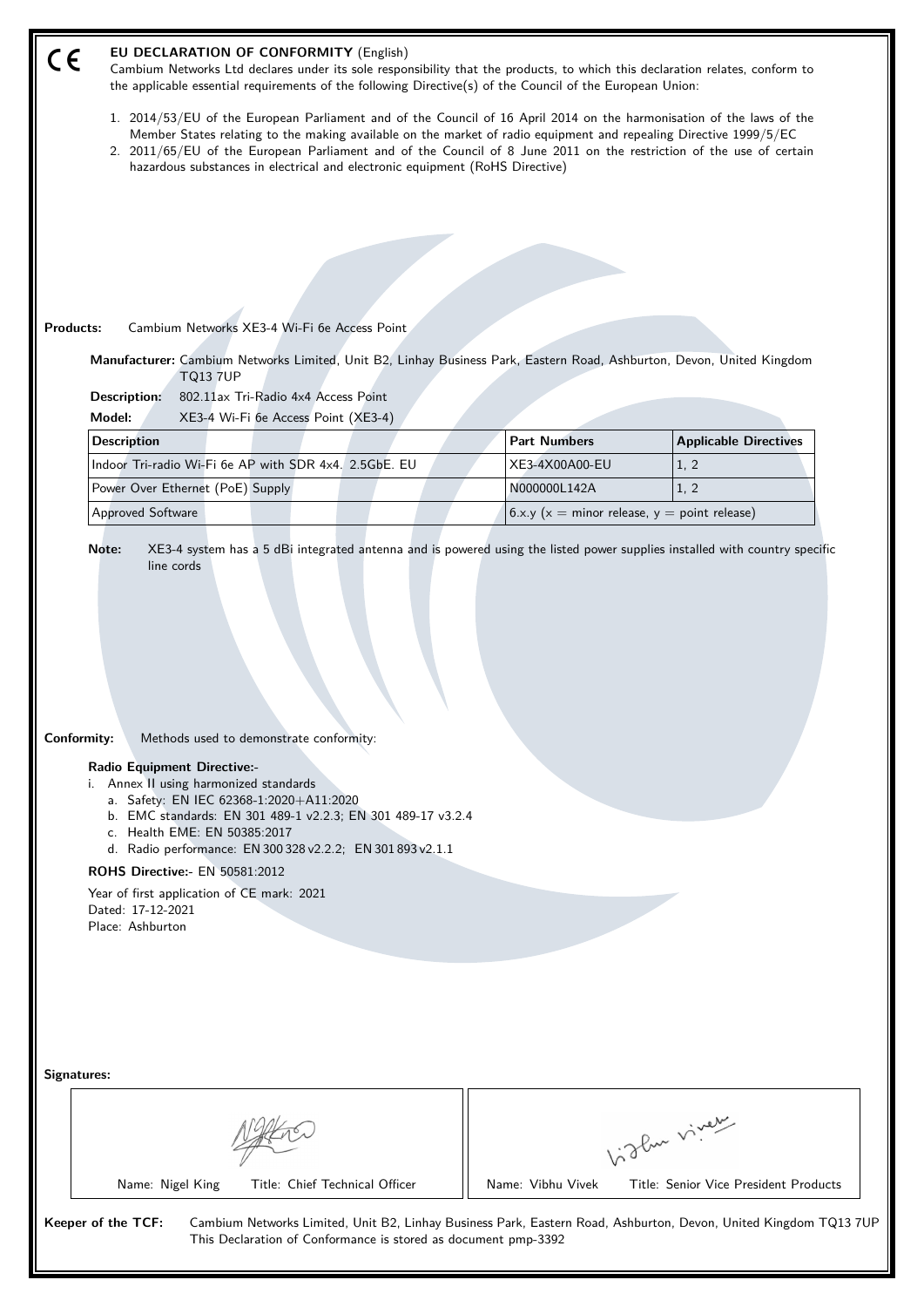| EU IZJAVA O SUKLADNOSTI (Hrvatski) (Croatia)<br>HR<br>CE<br>Cambium Networks Ltd izjavljuje pod isključivom odgovornošću da se proizvodi na koje se odnosi ova izjava u skladu s važećim<br>bitnim zahtjevima sljedeće Direktive Vijeće Europske unije:                                                                                                                                                                                                                              |                                                                   |                                       |  |  |
|--------------------------------------------------------------------------------------------------------------------------------------------------------------------------------------------------------------------------------------------------------------------------------------------------------------------------------------------------------------------------------------------------------------------------------------------------------------------------------------|-------------------------------------------------------------------|---------------------------------------|--|--|
| 1. 2014/53/EU Europskog parlamenta i Vijeća od 16. travnja 2014. o usklađivanju zakona država članica o stavljanju na<br>raspolaganje na tržištu radio uređaja i ukidanju Direktive 1999/5/EC<br>2. 2011/65/EU Europskog parlamenta i Vijeća od 8. lipnja 2011. o ograničenju uporabe određenih opasnih tvari u električnoj                                                                                                                                                          |                                                                   |                                       |  |  |
| i elektroničkoj opremi (RoHS Directive)                                                                                                                                                                                                                                                                                                                                                                                                                                              |                                                                   |                                       |  |  |
|                                                                                                                                                                                                                                                                                                                                                                                                                                                                                      |                                                                   |                                       |  |  |
|                                                                                                                                                                                                                                                                                                                                                                                                                                                                                      |                                                                   |                                       |  |  |
|                                                                                                                                                                                                                                                                                                                                                                                                                                                                                      |                                                                   |                                       |  |  |
| Proizvodi:<br>Cambium Networks XE3-4 Wi-Fi 6e Access Point                                                                                                                                                                                                                                                                                                                                                                                                                           |                                                                   |                                       |  |  |
| Proizvođač: Cambium Networks Limited, Unit B2, Linhay Business Park, Eastern Road, Ashburton, Devon, United Kingdom                                                                                                                                                                                                                                                                                                                                                                  |                                                                   |                                       |  |  |
| <b>TQ13 7UP</b>                                                                                                                                                                                                                                                                                                                                                                                                                                                                      |                                                                   |                                       |  |  |
| Opis:<br>802.11ax tri-radio 4x4 pristupna točka                                                                                                                                                                                                                                                                                                                                                                                                                                      |                                                                   |                                       |  |  |
| XE3-4 Wi-Fi 6e Access Point (XE3-4)<br>Model:                                                                                                                                                                                                                                                                                                                                                                                                                                        |                                                                   |                                       |  |  |
| Opis                                                                                                                                                                                                                                                                                                                                                                                                                                                                                 | Brojevi dijelova                                                  | Primjenjive smjernice                 |  |  |
| Indoor Tri-radio Wi-Fi 6e AP with SDR 4x4. 2.5GbE. EU                                                                                                                                                                                                                                                                                                                                                                                                                                | XE3-4X00A00-EU                                                    | 1, 2                                  |  |  |
| Power Over Ethernet (PoE) Supply<br>Approved Software                                                                                                                                                                                                                                                                                                                                                                                                                                | N000000L142A<br>6.x.y ( $x =$ minor release, $y =$ point release) | 1, 2                                  |  |  |
|                                                                                                                                                                                                                                                                                                                                                                                                                                                                                      |                                                                   |                                       |  |  |
| Konformizam:<br>Metode koje se koriste za dokazivanje sukladnosti:<br>Direktiva o radijskoj opremi:-<br>i. Prilog II. Primjenjujući usklađene norme<br>a. Sigurnosni: EN IEC 62368-1:2020+A11:2020<br>b. EMC standardi: EN 301 489-1 v2.2.3; EN 301 489-17 v3.2.4<br>c. Zdravlje EME: EN 50385:2017<br>d. Radio izvedba: EN 300 328 v2.2.2; EN 301 893 v2.1.1<br>ROHS smjernica: - EN 50581:2012<br>Godina prve primjene oznake CE: 2021<br>Datiran: 17-12-2021<br>Mjesto: Ashburton |                                                                   |                                       |  |  |
| Potpisi:                                                                                                                                                                                                                                                                                                                                                                                                                                                                             |                                                                   |                                       |  |  |
| birlen viner                                                                                                                                                                                                                                                                                                                                                                                                                                                                         |                                                                   |                                       |  |  |
| Name: Nigel King<br>Title: Chief Technical Officer                                                                                                                                                                                                                                                                                                                                                                                                                                   | Name: Vibhu Vivek                                                 | Title: Senior Vice President Products |  |  |
| Čuvar TCF-a:<br>Cambium Networks Limited, Unit B2, Linhay Business Park, Eastern Road, Ashburton, Devon, United Kingdom TQ13 7UP<br>Ova Izjava o sukladnosti pohranjena je kao dokument pmp-3392                                                                                                                                                                                                                                                                                     |                                                                   |                                       |  |  |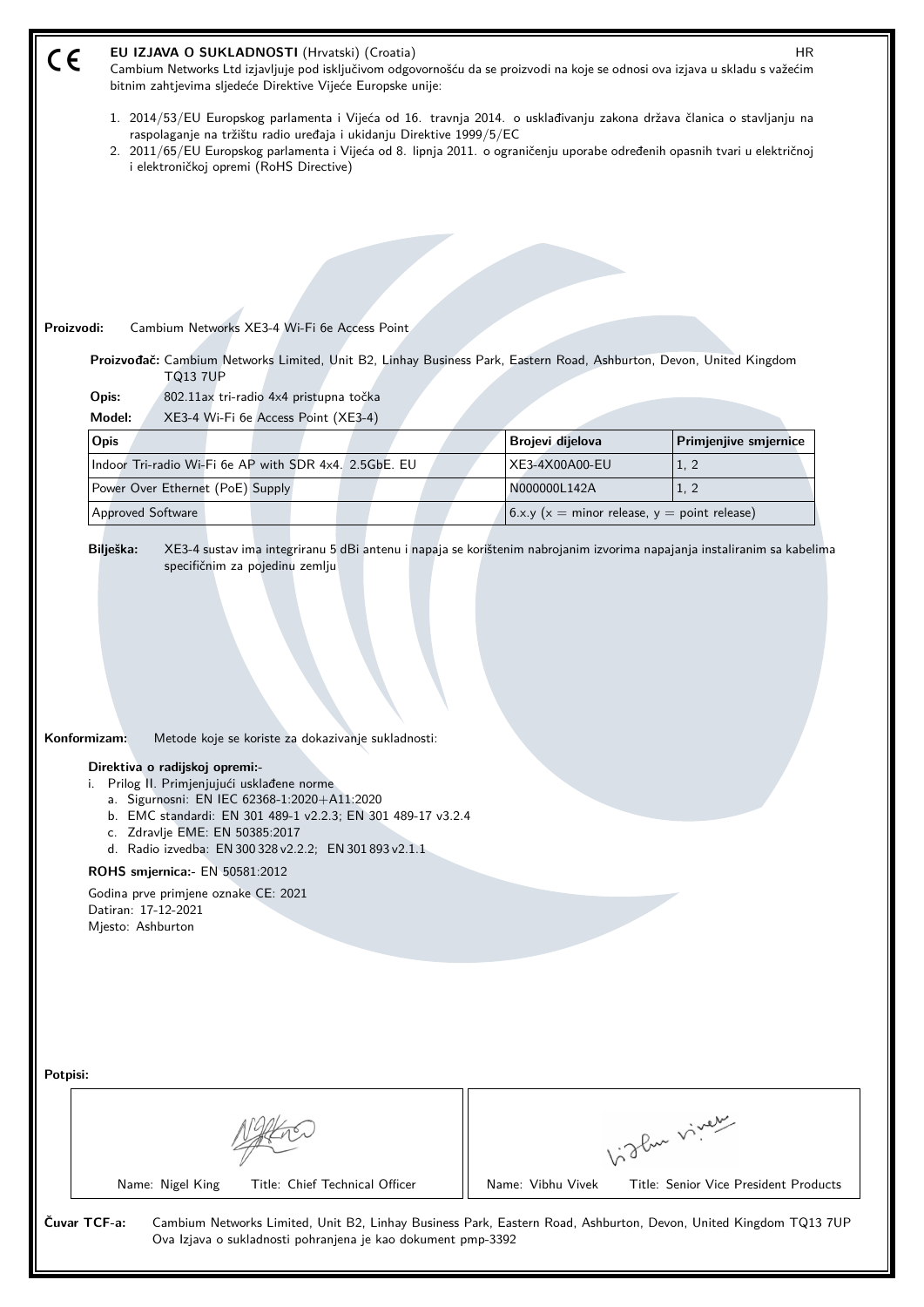| EU PROHLÁŠENÍ O SHODĚ (čeština) (Czech Republic)<br>CE<br>Cambium Networks Ltd prohlašuje na svou výhradní odpovědnost, že výrobky, na něž se toto prohlášení vztahuje, splňují<br>platné základní požadavky následující směrnice (směrnic) Rady Evropské unie:                                                                                                                                                                                |                                  | CZ                                            |  |
|------------------------------------------------------------------------------------------------------------------------------------------------------------------------------------------------------------------------------------------------------------------------------------------------------------------------------------------------------------------------------------------------------------------------------------------------|----------------------------------|-----------------------------------------------|--|
| 1. 2014/53/EU ze dne 16. dubna 2014 o harmonizaci právních předpisů členských států týkajících se uvádění rádiových<br>zařízení na trh ao zrušení směrnice Evropského parlamentu a Rady 1999/5/EC<br>2. 2011/65/EU Evropského parlamentu a Rady ze dne 8. června 2011 o omezení používání některých nebezpečných látek v<br>elektrických a elektronických zařízeních (směrnice o omezení používání některých nebezpečných látek)               |                                  |                                               |  |
|                                                                                                                                                                                                                                                                                                                                                                                                                                                |                                  |                                               |  |
|                                                                                                                                                                                                                                                                                                                                                                                                                                                |                                  |                                               |  |
|                                                                                                                                                                                                                                                                                                                                                                                                                                                |                                  |                                               |  |
|                                                                                                                                                                                                                                                                                                                                                                                                                                                |                                  |                                               |  |
| Produkt:<br>Cambium Networks XE3-4 Wi-Fi 6e Access Point                                                                                                                                                                                                                                                                                                                                                                                       |                                  |                                               |  |
| Výrobce: Cambium Networks Limited, Unit B2, Linhay Business Park, Eastern Road, Ashburton, Devon, United Kingdom TQ13<br>7UP<br>Přístupový bod 802.11ax tri-radio 4x4<br>Popis:                                                                                                                                                                                                                                                                |                                  |                                               |  |
| Modelka: XE3-4 Wi-Fi 6e Access Point (XE3-4)                                                                                                                                                                                                                                                                                                                                                                                                   |                                  |                                               |  |
| <b>Popis</b><br>Indoor Tri-radio Wi-Fi 6e AP with SDR 4x4. 2.5GbE. EU                                                                                                                                                                                                                                                                                                                                                                          | Čísla součástí<br>XE3-4X00A00-EU | Platné směrnice<br>1, 2                       |  |
| Power Over Ethernet (PoE) Supply                                                                                                                                                                                                                                                                                                                                                                                                               | N000000L142A                     | 1, 2                                          |  |
| Approved Software                                                                                                                                                                                                                                                                                                                                                                                                                              |                                  | $6.x.y(x = minor release, y = point release)$ |  |
| Souladu:<br>Metody používané k prokázání shody:<br><b>Radio Equipment Directive:-</b><br>i. V příloze II za použití harmonizovaných norem<br>a. Bezpečnost: EN IEC 62368-1:2020+A11:2020<br>b. EMC standardy: EN 301 489-1 v2.2.3; EN 301 489-17 v3.2.4<br>c. Zdraví EME: EN 50385:2017<br>d. Rádiový výkon: EN 300 328 v2.2.2; EN 301 893 v2.1.1<br>Směrnice ROHS:- EN 50581:2012<br>Rok první aplikace značky CE: 2021<br>S daty: 17-12-2021 |                                  |                                               |  |
| Místo: Ashburton<br>Podpisy:<br>Vidlen viner                                                                                                                                                                                                                                                                                                                                                                                                   |                                  |                                               |  |
|                                                                                                                                                                                                                                                                                                                                                                                                                                                |                                  |                                               |  |
| Name: Nigel King<br>Title: Chief Technical Officer                                                                                                                                                                                                                                                                                                                                                                                             | Name: Vibhu Vivek                | Title: Senior Vice President Products         |  |
| Strážce TCF:<br>Cambium Networks Limited, Unit B2, Linhay Business Park, Eastern Road, Ashburton, Devon, United Kingdom TQ13 7UP<br>Toto prohlášení o shodě je uloženo jako dokument pmp-3392                                                                                                                                                                                                                                                  |                                  |                                               |  |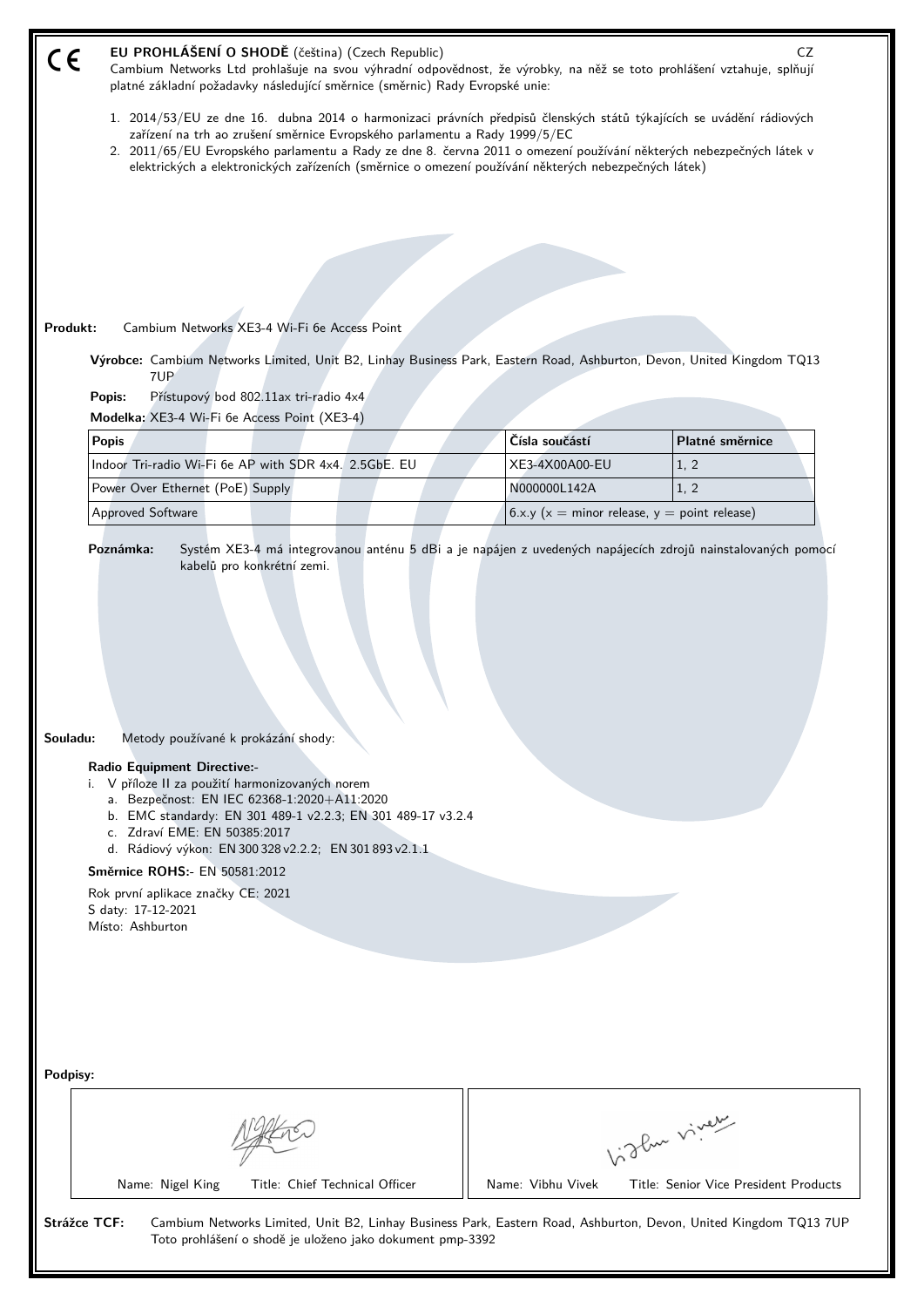| EU-OVERENSSTEMMELSESERKLÆRING (dansk) (Denmark)<br>DK.<br>C€<br>Cambium Networks Ltd erklærer på eget ansvar, at de produkter, som denne erklæring vedrører, overholder de gældende<br>væsentlige krav i følgende direktiv (er) i Rådet for Den Europæiske Union:                                                                                                                                                                                                                                                            |                                                   |                                       |  |
|------------------------------------------------------------------------------------------------------------------------------------------------------------------------------------------------------------------------------------------------------------------------------------------------------------------------------------------------------------------------------------------------------------------------------------------------------------------------------------------------------------------------------|---------------------------------------------------|---------------------------------------|--|
| 1. 2014/53/EU Europa-Parlamentets og Rådets afgørelse af 16. april 2014 om harmonisering af medlemsstaternes lovgivning<br>om markedsføring af radioudstyr og om ophævelse af direktiv 1999/5/EC<br>2. 2011/65/EU Europa-Parlamentets og Rådets afgørelse af 8. juni 2011 om begrænsning af anvendelsen af visse farlige<br>stoffer i elektrisk og elektronisk udstyr (RoHS Directive)                                                                                                                                       |                                                   |                                       |  |
|                                                                                                                                                                                                                                                                                                                                                                                                                                                                                                                              |                                                   |                                       |  |
|                                                                                                                                                                                                                                                                                                                                                                                                                                                                                                                              |                                                   |                                       |  |
|                                                                                                                                                                                                                                                                                                                                                                                                                                                                                                                              |                                                   |                                       |  |
| Cambium Networks XE3-4 Wi-Fi 6e Access Point                                                                                                                                                                                                                                                                                                                                                                                                                                                                                 |                                                   |                                       |  |
| Produkter:<br>Cambium Networks Limited, Unit B2, Linhay Business Park, Eastern Road, Ashburton, Devon, United Kingdom<br>Fabrikant:                                                                                                                                                                                                                                                                                                                                                                                          |                                                   |                                       |  |
| <b>TQ13 7UP</b>                                                                                                                                                                                                                                                                                                                                                                                                                                                                                                              |                                                   |                                       |  |
| Beskrivelse: 802.11ax tri-radio 4x4 adgangspunkt<br>Model:<br>XE3-4 Wi-Fi 6e Access Point (XE3-4)                                                                                                                                                                                                                                                                                                                                                                                                                            |                                                   |                                       |  |
| <b>Beskrivelse</b>                                                                                                                                                                                                                                                                                                                                                                                                                                                                                                           | <b>Artikelnumre</b>                               | Gældende direktiver                   |  |
| Indoor Tri-radio Wi-Fi 6e AP with SDR 4x4. 2.5GbE. EU                                                                                                                                                                                                                                                                                                                                                                                                                                                                        | XE3-4X00A00-EU                                    | 1, 2                                  |  |
| Power Over Ethernet (PoE) Supply                                                                                                                                                                                                                                                                                                                                                                                                                                                                                             | N000000L142A                                      | 1, 2                                  |  |
| Approved Software                                                                                                                                                                                                                                                                                                                                                                                                                                                                                                            | 6.x.y ( $x =$ minor release, $y =$ point release) |                                       |  |
| ledningssnor<br>Overensstemmelse:<br>Metoder der anvendes til at påvise overensstemmelse:<br>Direktiv om radioudstyr:-<br>i. Bilag II ved anvendelse af harmoniserede standarder<br>a. Sikkerhed: EN IEC 62368-1:2020+A11:2020<br>b. EMC standarder: EN 301 489-1 v2.2.3; EN 301 489-17 v3.2.4<br>c. Sundhed EME: EN 50385:2017<br>d. Radio præstation: EN 300 328 v2.2.2; EN 301 893 v2.1.1<br>ROHS-direktivet:- EN 50581:2012<br>År for første ansøgning om CE-mærkning: 2021<br>Dateret: 17-12-2021<br>Placere: Ashburton |                                                   |                                       |  |
| Underskrifter:                                                                                                                                                                                                                                                                                                                                                                                                                                                                                                               |                                                   |                                       |  |
| Vidlen viner                                                                                                                                                                                                                                                                                                                                                                                                                                                                                                                 |                                                   |                                       |  |
| Title: Chief Technical Officer<br>Name: Nigel King                                                                                                                                                                                                                                                                                                                                                                                                                                                                           | Name: Vibhu Vivek                                 | Title: Senior Vice President Products |  |
| Keeper af TCF:<br>Cambium Networks Limited, Unit B2, Linhay Business Park, Eastern Road, Ashburton, Devon, United Kingdom TQ13 7UP<br>Denne overensstemmelseserklæring er gemt som dokument pmp-3392                                                                                                                                                                                                                                                                                                                         |                                                   |                                       |  |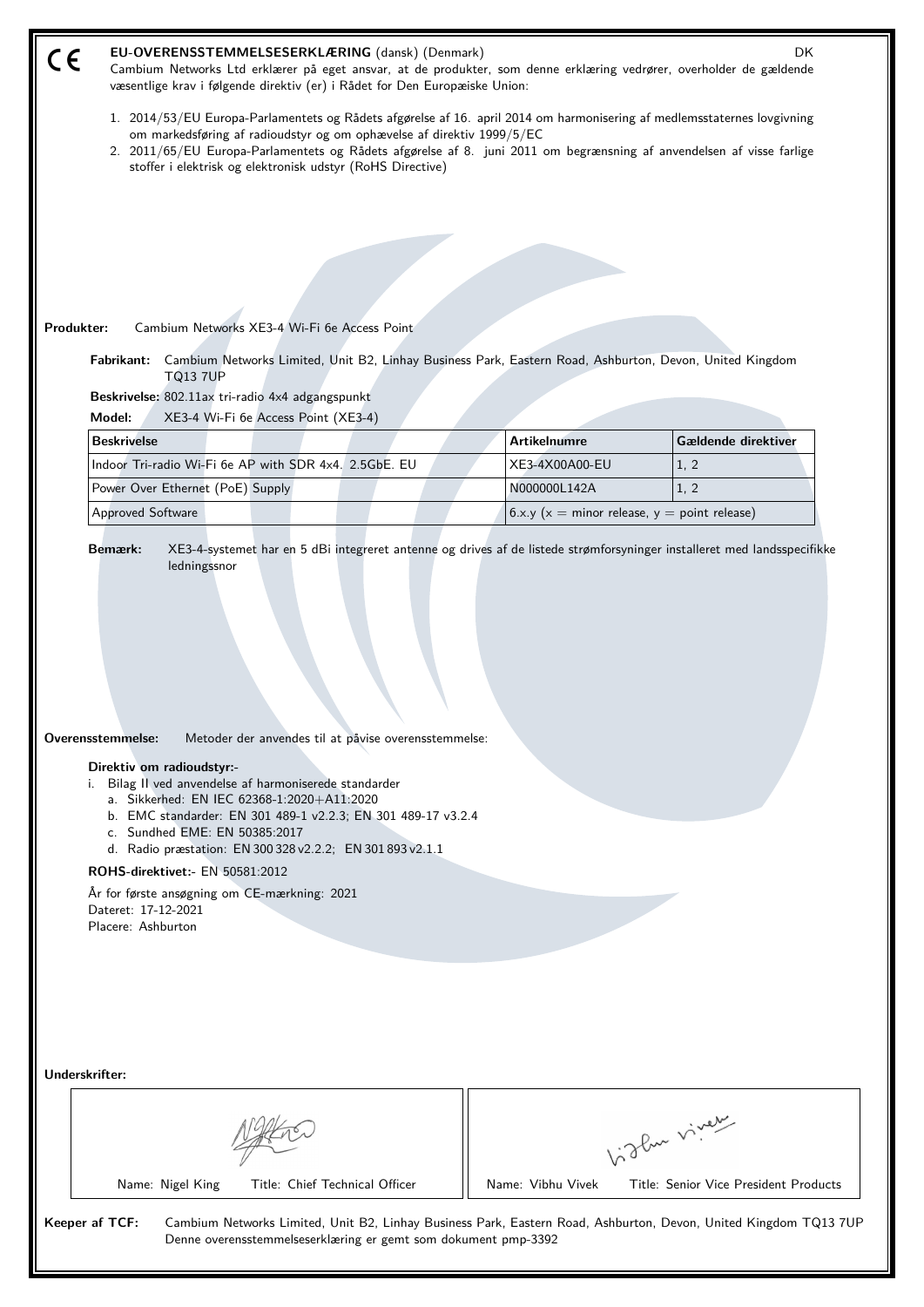| EU-KONFORMITÄTSERKLÄRUNG (Deutsche) (Germany, Austria, Lichenstein, Switzerland)<br>DE AT LI CH<br>CE<br>Cambium Networks Ltd erklärt in alleiniger Verantwortung, dass die Produkte, auf die sich diese Erklärung bezieht, den<br>geltenden grundlegenden Anforderungen der folgenden Richtlinie (n) des Rat der Europäischen Union:                                                                                                                                                                                                                                                                                                                                        |                                                   |                                       |  |
|------------------------------------------------------------------------------------------------------------------------------------------------------------------------------------------------------------------------------------------------------------------------------------------------------------------------------------------------------------------------------------------------------------------------------------------------------------------------------------------------------------------------------------------------------------------------------------------------------------------------------------------------------------------------------|---------------------------------------------------|---------------------------------------|--|
| 1. 2014/53/EU des Europäischen Parlaments und des Rates vom 16. April 2014 zur Harmonisierung der Rechtsvorschriften<br>der Mitgliedstaaten über die Bereitstellung von Funkanlagen auf dem Markt und zur Aufhebung der Richtlinie 1999/5/EC<br>2. 2011/65/EU des Europäischen Parlaments und des Rates vom 8. Juni 2011 zur Beschränkung der Verwendung bestimmter<br>gefährlicher Stoffe in Elektro- und Elektronikgeräten (RoHS-Richtlinie)                                                                                                                                                                                                                               |                                                   |                                       |  |
|                                                                                                                                                                                                                                                                                                                                                                                                                                                                                                                                                                                                                                                                              |                                                   |                                       |  |
|                                                                                                                                                                                                                                                                                                                                                                                                                                                                                                                                                                                                                                                                              |                                                   |                                       |  |
|                                                                                                                                                                                                                                                                                                                                                                                                                                                                                                                                                                                                                                                                              |                                                   |                                       |  |
|                                                                                                                                                                                                                                                                                                                                                                                                                                                                                                                                                                                                                                                                              |                                                   |                                       |  |
| Produkte:<br>Cambium Networks XE3-4 Wi-Fi 6e Access Point                                                                                                                                                                                                                                                                                                                                                                                                                                                                                                                                                                                                                    |                                                   |                                       |  |
| Hersteller:<br>Cambium Networks Limited, Unit B2, Linhay Business Park, Eastern Road, Ashburton, Devon, United Kingdom<br><b>TQ13 7UP</b>                                                                                                                                                                                                                                                                                                                                                                                                                                                                                                                                    |                                                   |                                       |  |
| Beschreibung: 802.11ax Tri-Radio 4x4 Access Point                                                                                                                                                                                                                                                                                                                                                                                                                                                                                                                                                                                                                            |                                                   |                                       |  |
| Modell:<br>XE3-4 Wi-Fi 6e Access Point (XE3-4)<br><b>Beschreibung</b>                                                                                                                                                                                                                                                                                                                                                                                                                                                                                                                                                                                                        | <b>Teilnummern</b>                                | Anwendbare                            |  |
|                                                                                                                                                                                                                                                                                                                                                                                                                                                                                                                                                                                                                                                                              |                                                   | <b>Richtlinien</b>                    |  |
| Indoor Tri-radio Wi-Fi 6e AP with SDR 4x4. 2.5GbE. EU                                                                                                                                                                                                                                                                                                                                                                                                                                                                                                                                                                                                                        | XE3-4X00A00-EU                                    | 1, 2                                  |  |
| Power Over Ethernet (PoE) Supply                                                                                                                                                                                                                                                                                                                                                                                                                                                                                                                                                                                                                                             | N000000L142A                                      | 1, 2                                  |  |
| Approved Software                                                                                                                                                                                                                                                                                                                                                                                                                                                                                                                                                                                                                                                            | 6.x.y ( $x =$ minor release, $y =$ point release) |                                       |  |
| Das XE3-4-System verfügt über eine integrierte 5-dBi-Antenne und wird über die aufgelisteten Netzteile mit landesspez-<br>Hinweis:<br>ifischen Netzkabeln mit Strom versorgt<br>Konformität:<br>Methoden zum Nachweis der Konformität:<br>Richtlinie über Funkanlagen:-<br>i. Anhang II unter Verwendung harmonisierter Normen<br>a. Sicherheit: EN IEC 62368-1:2020+A11:2020<br>b. EMV-Standards: EN 301 489-1 v2.2.3; EN 301 489-17 v3.2.4<br>c. Gesundheit: EN 50385:2017<br>d. Radio-Leistung: EN 300 328 v2.2.2; EN 301 893 v2.1.1<br><b>ROHS-Richtlinie:- EN 50581:2012</b><br>År for første ansøgning om CE-mærkning: 2021<br>Datiert: 17-12-2021<br>Platz: Ashburton |                                                   |                                       |  |
| Unterschriften:                                                                                                                                                                                                                                                                                                                                                                                                                                                                                                                                                                                                                                                              |                                                   |                                       |  |
|                                                                                                                                                                                                                                                                                                                                                                                                                                                                                                                                                                                                                                                                              |                                                   | Vigler viney                          |  |
| Title: Chief Technical Officer<br>Name: Nigel King                                                                                                                                                                                                                                                                                                                                                                                                                                                                                                                                                                                                                           | Name: Vibhu Vivek                                 | Title: Senior Vice President Products |  |
| Hüter des TCF:<br>Cambium Networks Limited, Unit B2, Linhay Business Park, Eastern Road, Ashburton, Devon, United Kingdom TQ13 7UP<br>Diese Konformitätserklärung ist als Dokument gespeichert pmp-3392                                                                                                                                                                                                                                                                                                                                                                                                                                                                      |                                                   |                                       |  |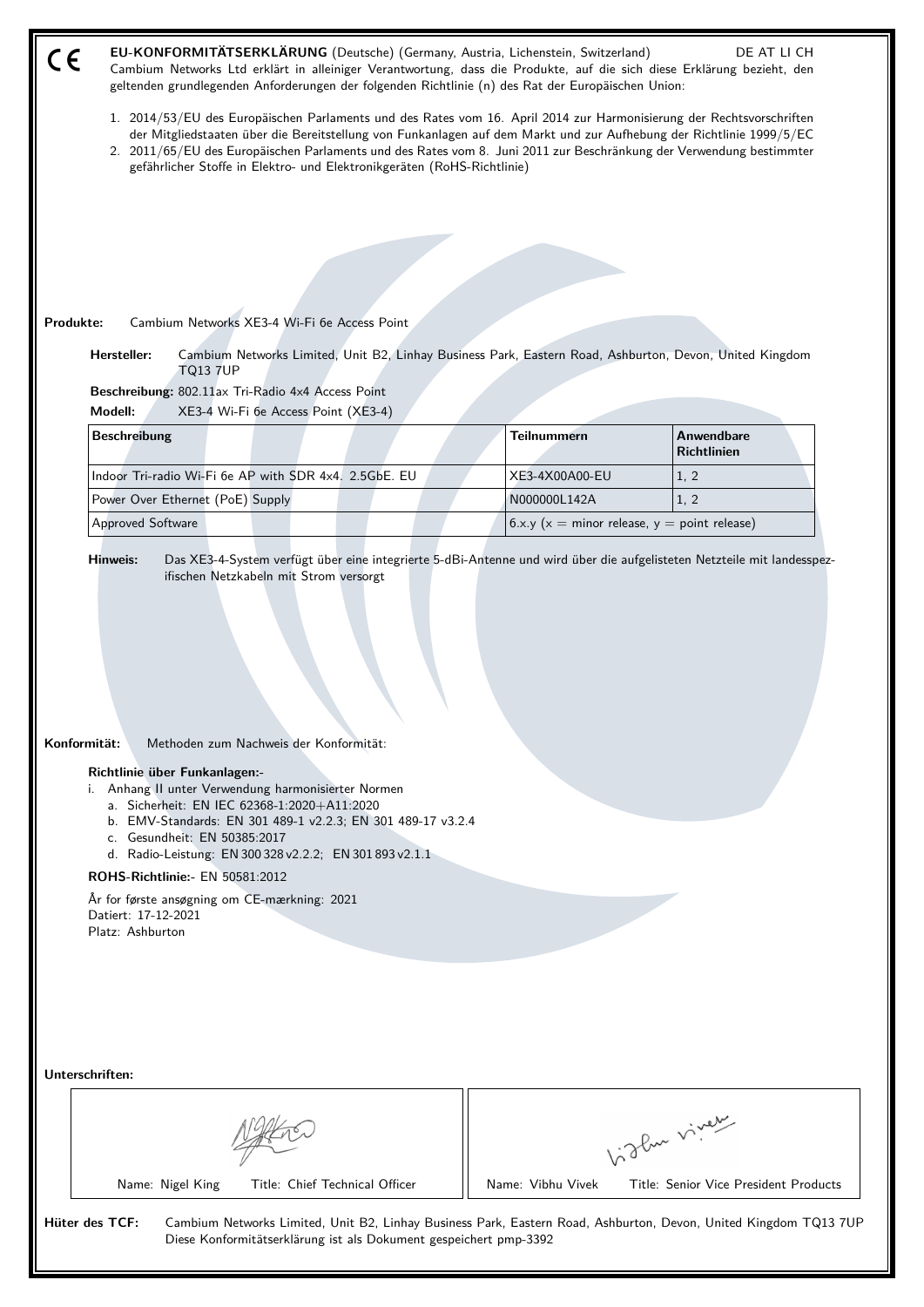| ELi VASTAVUSDEKLARATSIOON (eesti) (Estonia)<br>EE<br>C€<br>Cambium Networks Ltd deklareerib ainuisikuliselt, et tooted, millele käesolev deklaratsioon on seotud, vastavad Euroopa<br>Ühenduste Nõukogu järgmise direktiivi (de) le Euroopa Liidu Nõukogu:                                                                                                                                                                                                                                                                        |                                                   |                                       |  |
|-----------------------------------------------------------------------------------------------------------------------------------------------------------------------------------------------------------------------------------------------------------------------------------------------------------------------------------------------------------------------------------------------------------------------------------------------------------------------------------------------------------------------------------|---------------------------------------------------|---------------------------------------|--|
| 1. 2014/53/EU Euroopa Parlamendi ja nõukogu otsus, 16. aprill 2014, raadioseadmete turul kättesaadavaks tegemist käsitl-<br>evate liikmesriikide õigusaktide ühtlustamise ja direktiivi kehtetuks tunnistamise kohta 1999/5/EC<br>2. 2011/65/EU Euroopa Parlamendi ja nõukogu otsus, 8. juuni 2011, teatavate ohtlike ainete kasutamise piiramise kohta<br>elektri- ja elektroonikaseadmetes (ohtlike ainete kasutamise piiramise direktiiv)                                                                                      |                                                   |                                       |  |
|                                                                                                                                                                                                                                                                                                                                                                                                                                                                                                                                   |                                                   |                                       |  |
|                                                                                                                                                                                                                                                                                                                                                                                                                                                                                                                                   |                                                   |                                       |  |
|                                                                                                                                                                                                                                                                                                                                                                                                                                                                                                                                   |                                                   |                                       |  |
|                                                                                                                                                                                                                                                                                                                                                                                                                                                                                                                                   |                                                   |                                       |  |
| Tooted:<br>Cambium Networks XE3-4 Wi-Fi 6e Access Point                                                                                                                                                                                                                                                                                                                                                                                                                                                                           |                                                   |                                       |  |
| Cambium Networks Limited, Unit B2, Linhay Business Park, Eastern Road, Ashburton, Devon, United Kingdom TQ13<br>Tootja:<br>7UP.                                                                                                                                                                                                                                                                                                                                                                                                   |                                                   |                                       |  |
| Kirjeldus: 802.11ax tri-radio 4x4 pöörduspunkt<br>XE3-4 Wi-Fi 6e Access Point (XE3-4)<br>Mudel:                                                                                                                                                                                                                                                                                                                                                                                                                                   |                                                   |                                       |  |
| <b>Kirjeldus</b>                                                                                                                                                                                                                                                                                                                                                                                                                                                                                                                  | Osade numbrid                                     | Kohaldatavad                          |  |
| Indoor Tri-radio Wi-Fi 6e AP with SDR 4x4. 2.5GbE. EU                                                                                                                                                                                                                                                                                                                                                                                                                                                                             | XE3-4X00A00-EU                                    | direktiivid<br>1, 2                   |  |
| Power Over Ethernet (PoE) Supply                                                                                                                                                                                                                                                                                                                                                                                                                                                                                                  | N000000L142A                                      | 1, 2                                  |  |
| Approved Software                                                                                                                                                                                                                                                                                                                                                                                                                                                                                                                 | 6.x.y ( $x =$ minor release, $y =$ point release) |                                       |  |
| riigipõhiste liinijuhtmetega<br>Vastavus:<br>Nõuetele vastavuse tõendamiseks kasutatud meetodid:<br>Raadioseadmete direktiiv:-<br>Il lisa, kasutades harmoneeritud standardeid<br>i.<br>a. Ohutus: EN IEC 62368-1:2020+A11:2020<br>b. EMC standardid: EN 301 489-1 v2.2.3; EN 301 489-17 v3.2.4<br>c. Tervis EME: EN 50385:2017<br>d. Raadio jõudlus: EN 300 328 v2.2.2; EN 301 893 v2.1.1<br><b>ROHS direktiiv:</b> EN 50581:2012<br>Year of first application of CE mark: 2021<br>Kuupäevastatud: 17-12-2021<br>Koht: Ashburton |                                                   |                                       |  |
| Allkirjad:                                                                                                                                                                                                                                                                                                                                                                                                                                                                                                                        |                                                   |                                       |  |
| Vidlen viner                                                                                                                                                                                                                                                                                                                                                                                                                                                                                                                      |                                                   |                                       |  |
| Name: Nigel King<br>Title: Chief Technical Officer                                                                                                                                                                                                                                                                                                                                                                                                                                                                                | Name: Vibhu Vivek                                 | Title: Senior Vice President Products |  |
| TCF valdaja:<br>Cambium Networks Limited, Unit B2, Linhay Business Park, Eastern Road, Ashburton, Devon, United Kingdom TQ13 7UP<br>See vastavusdeklaratsioon salvestatakse dokumendina pmp-3392                                                                                                                                                                                                                                                                                                                                  |                                                   |                                       |  |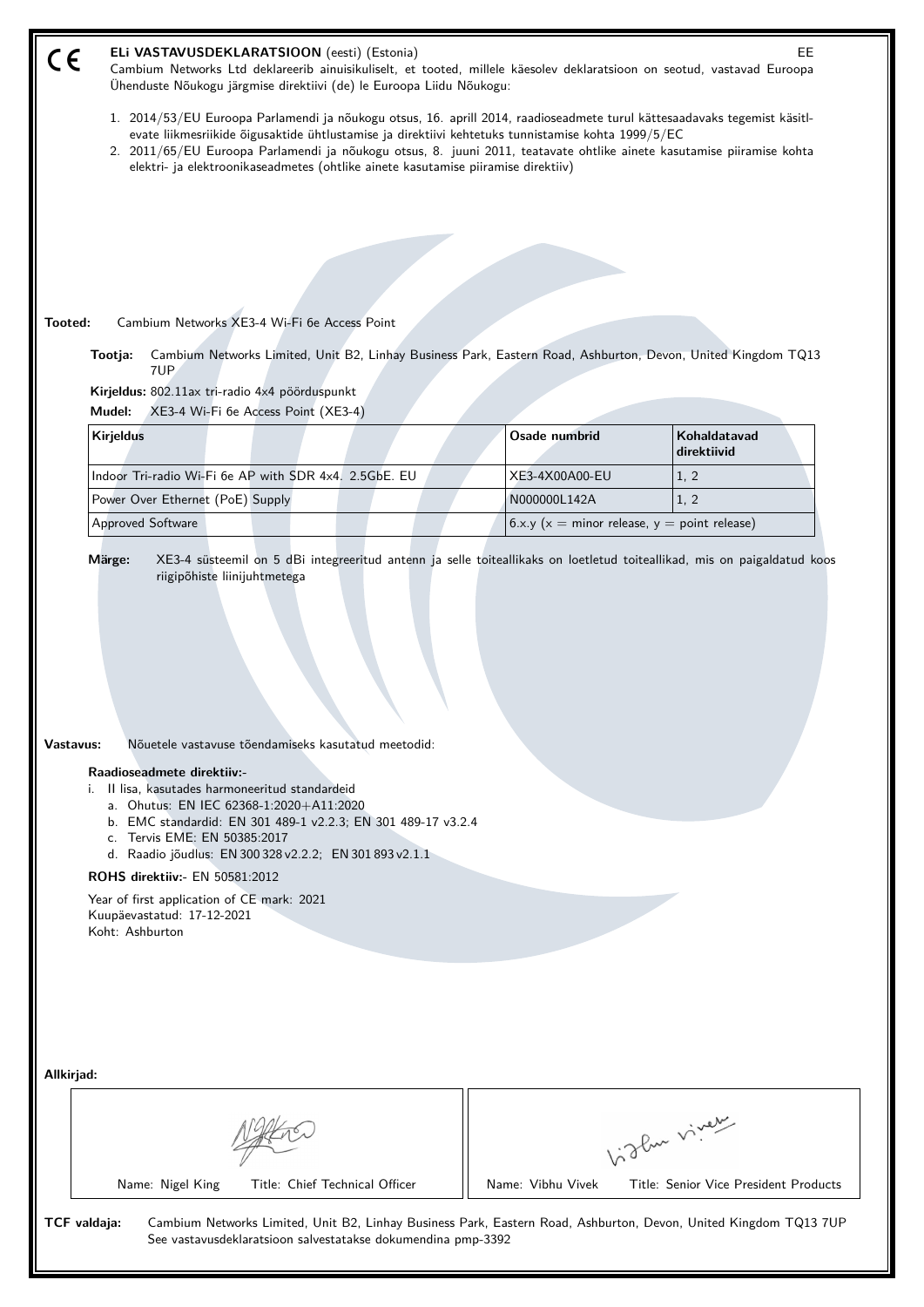| EU-VAATIMUSTENMUKAISUUSVAKUUTUS (Suomalainen) (Finland)<br>FI.<br>CE<br>Cambium Networks Ltd on yksin vastuussa siitä, että tuotteet, joihin tämä vakuutus koskee, ovat Euroopan unionin neuvosto<br>seuraavien direktiivien tai niitä koskevien olennaisten vaatimusten mukaiset:                                                                                                                                                                                                                                                 |                                               |                                                     |  |
|------------------------------------------------------------------------------------------------------------------------------------------------------------------------------------------------------------------------------------------------------------------------------------------------------------------------------------------------------------------------------------------------------------------------------------------------------------------------------------------------------------------------------------|-----------------------------------------------|-----------------------------------------------------|--|
| 1. 2014/53/EU Euroopan parlamentin ja neuvoston direktiivi, annettu 16 päivänä huhtikuuta 2014, radiolaitteiden markki-<br>noille saattamista koskevan jäsenvaltioiden lainsäädännön yhdenmukaistamisesta ja direktiivin 1999/5/EC<br>2. 2011/65/EU Euroopan parlamentin ja neuvoston 8. kesäkuuta 2011 antama lausunto tiettyjen vaarallisten aineiden käytön<br>rajoittamisesta sähkö- ja elektroniikkalaitteissa (RoHS-direktiivi)                                                                                              |                                               |                                                     |  |
|                                                                                                                                                                                                                                                                                                                                                                                                                                                                                                                                    |                                               |                                                     |  |
|                                                                                                                                                                                                                                                                                                                                                                                                                                                                                                                                    |                                               |                                                     |  |
|                                                                                                                                                                                                                                                                                                                                                                                                                                                                                                                                    |                                               |                                                     |  |
|                                                                                                                                                                                                                                                                                                                                                                                                                                                                                                                                    |                                               |                                                     |  |
| Tuotteet:<br>Cambium Networks XE3-4 Wi-Fi 6e Access Point                                                                                                                                                                                                                                                                                                                                                                                                                                                                          |                                               |                                                     |  |
| Valmistaja: Cambium Networks Limited, Unit B2, Linhay Business Park, Eastern Road, Ashburton, Devon, United Kingdom TQ13<br>7UP                                                                                                                                                                                                                                                                                                                                                                                                    |                                               |                                                     |  |
| Kuvaus:<br>802.11ax tri-radio 4x4 -yhteyspiste                                                                                                                                                                                                                                                                                                                                                                                                                                                                                     |                                               |                                                     |  |
| Malli:<br>XE3-4 Wi-Fi 6e Access Point (XE3-4)<br><b>Kuvaus</b>                                                                                                                                                                                                                                                                                                                                                                                                                                                                     | <b>Osanumerot</b>                             | Sovellettavat                                       |  |
|                                                                                                                                                                                                                                                                                                                                                                                                                                                                                                                                    |                                               | direktiivit                                         |  |
| Indoor Tri-radio Wi-Fi 6e AP with SDR 4x4. 2.5GbE. EU                                                                                                                                                                                                                                                                                                                                                                                                                                                                              | XE3-4X00A00-EU                                | 1, 2                                                |  |
| Power Over Ethernet (PoE) Supply                                                                                                                                                                                                                                                                                                                                                                                                                                                                                                   | N000000L142A                                  | 1, 2                                                |  |
| Approved Software                                                                                                                                                                                                                                                                                                                                                                                                                                                                                                                  | $6.x.y(x = minor release, y = point release)$ |                                                     |  |
| Vaatimustenmukaisuus:<br>Vaatimustenmukaisuuden osoittamismenetelmät:<br>Radiolaitteita koskeva direktiivi:-<br>Liitteessä II yhdenmukaistettuja standardeja käyttäen<br>i.<br>a. turvallisuus: EN IEC 62368-1:2020+A11:2020<br>b. EMC-standardit: EN 301 489-1 v2.2.3; EN 301 489-17 v3.2.4<br>c. Terveys EME: EN 50385:2017<br>d. Radio suorituskyky: EN 300 328 v2.2.2; EN 301 893 v2.1.1<br>RoHS-direktiivi: - EN 50581:2012<br>CE-merkinnän ensimmäisen käyttöönoton vuosi: 2021<br>Päivätty: 17-12-2021<br>Paikka: Ashburton |                                               |                                                     |  |
| Allekirjoitukset:                                                                                                                                                                                                                                                                                                                                                                                                                                                                                                                  |                                               |                                                     |  |
| Name: Nigel King<br>Title: Chief Technical Officer                                                                                                                                                                                                                                                                                                                                                                                                                                                                                 | Name: Vibhu Vivek                             | like viney<br>Title: Senior Vice President Products |  |
| TCF: n vartija:<br>Cambium Networks Limited, Unit B2, Linhay Business Park, Eastern Road, Ashburton, Devon, United Kingdom TQ13 7UP<br>Tämä vaatimustenmukaisuusvakuutus on tallennettu asiakirjaksi pmp-3392                                                                                                                                                                                                                                                                                                                      |                                               |                                                     |  |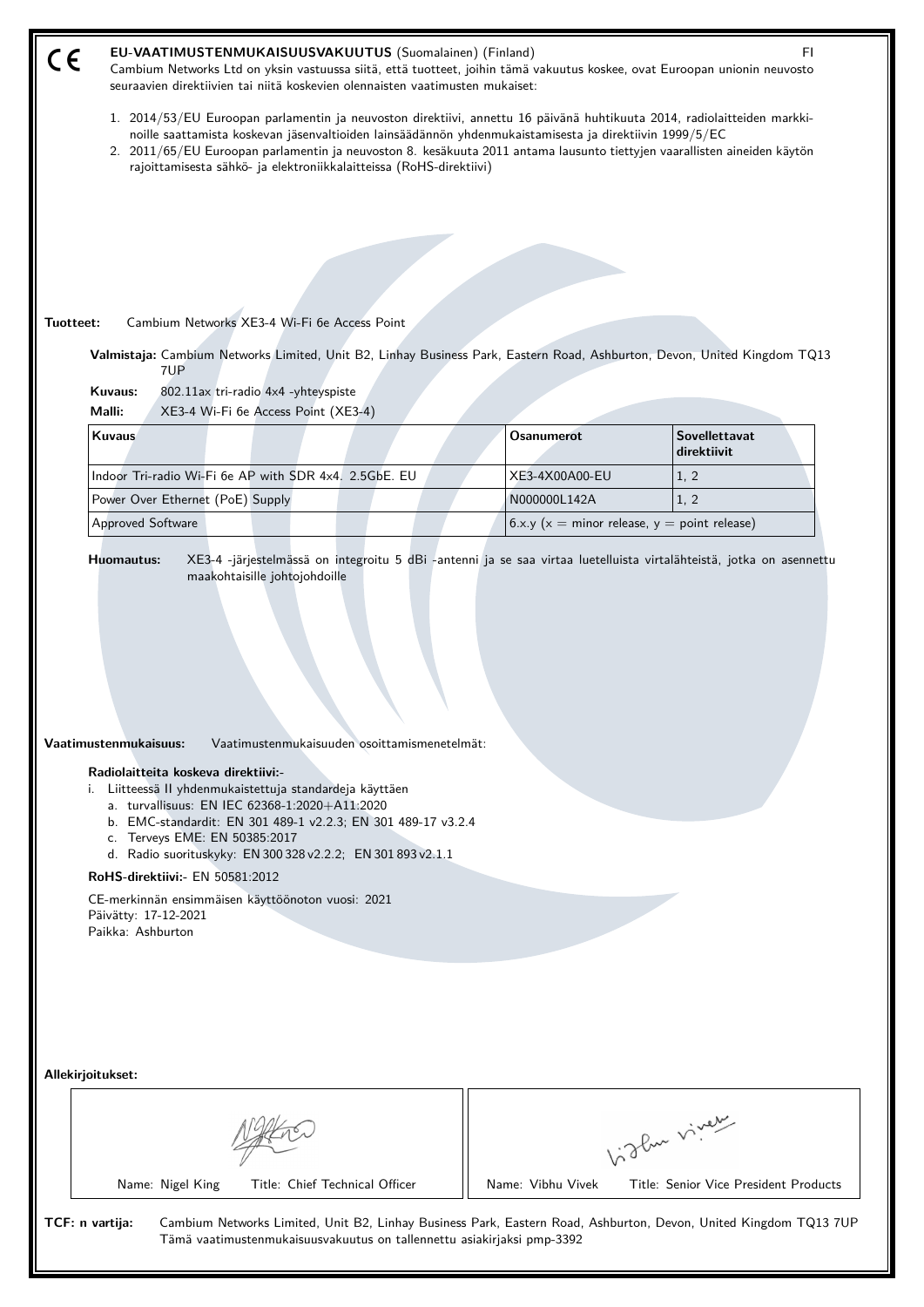| CE<br>Cambium Networks Ltd déclare sous sa seule responsabilité que les produits visés par la présente déclaration sont conformes<br>aux exigences essentielles applicables de la (des) directive (s) suivante (s) du Conseil de l'Union européenne:                                                                                                                                                                                                                       |                                                   |                               |
|----------------------------------------------------------------------------------------------------------------------------------------------------------------------------------------------------------------------------------------------------------------------------------------------------------------------------------------------------------------------------------------------------------------------------------------------------------------------------|---------------------------------------------------|-------------------------------|
| 1. 2014/53/EU odu Parlement européen et du Conseil du 16 avril 2014 concernant l'harmonisation des législations des États<br>membres relatives à la mise à disposition sur le marché des équipements hertziens et abrogeant la directive 1999/5/EC<br>2. 2011/65/EU du Parlement européen et du Conseil du 8 juin 2011 relative à la limitation de l'utilisation de certaines<br>substances dangereuses dans les équipements électriques et électroniques (directive RoHS) |                                                   |                               |
|                                                                                                                                                                                                                                                                                                                                                                                                                                                                            |                                                   |                               |
|                                                                                                                                                                                                                                                                                                                                                                                                                                                                            |                                                   |                               |
|                                                                                                                                                                                                                                                                                                                                                                                                                                                                            |                                                   |                               |
|                                                                                                                                                                                                                                                                                                                                                                                                                                                                            |                                                   |                               |
| Des produits:<br>Cambium Networks XE3-4 Wi-Fi 6e Access Point                                                                                                                                                                                                                                                                                                                                                                                                              |                                                   |                               |
| <b>Fabricant:</b><br>Cambium Networks Limited, Unit B2, Linhay Business Park, Eastern Road, Ashburton, Devon, United Kingdom<br><b>TQ13 7UP</b>                                                                                                                                                                                                                                                                                                                            |                                                   |                               |
| La description: Point d'accès tri-radio 4x4 802.11ax<br>Modèle:<br>XE3-4 Wi-Fi 6e Access Point (XE3-4)                                                                                                                                                                                                                                                                                                                                                                     |                                                   |                               |
| La description                                                                                                                                                                                                                                                                                                                                                                                                                                                             | Les numéros de pièce                              | <b>Directives applicables</b> |
| Indoor Tri-radio Wi-Fi 6e AP with SDR 4x4. 2.5GbE. EU                                                                                                                                                                                                                                                                                                                                                                                                                      | XE3-4X00A00-EU                                    | 1, 2                          |
| Power Over Ethernet (PoE) Supply                                                                                                                                                                                                                                                                                                                                                                                                                                           | N000000L142A                                      | 1, 2                          |
| Approved Software                                                                                                                                                                                                                                                                                                                                                                                                                                                          | 6.x.y ( $x =$ minor release, $y =$ point release) |                               |
| Le système XE3-4 possède une antenne intégrée de 5 dBi et est alimenté à l'aide des blocs d'alimentation répertoriés,<br><b>Remarque:</b><br>installés avec des cordons de ligne spécifiques au pays.                                                                                                                                                                                                                                                                      |                                                   |                               |
| Conformité:<br>Méthodes utilisées pour démontrer la conformité:<br>Directive sur les équipements radio:-<br>i. Annexe II utilisant des normes harmonisées<br>a. sécurité: EN IEC 62368-1:2020+A11:2020<br>b. Normes CEM: EN 301 489-1 v2.2.3; EN 301 489-17 v3.2.4<br>c. Santé EME: EN 50385:2017                                                                                                                                                                          |                                                   |                               |
| d. Performances radio: EN 300 328 v2.2.2; EN 301 893 v2.1.1                                                                                                                                                                                                                                                                                                                                                                                                                |                                                   |                               |
| Directive ROHS:- EN 50581:2012<br>Année de première application de la marque CE: 2021<br>Daté: 17-12-2021                                                                                                                                                                                                                                                                                                                                                                  |                                                   |                               |
| Endroit: Ashburton                                                                                                                                                                                                                                                                                                                                                                                                                                                         |                                                   |                               |
|                                                                                                                                                                                                                                                                                                                                                                                                                                                                            |                                                   |                               |
|                                                                                                                                                                                                                                                                                                                                                                                                                                                                            |                                                   |                               |
| Signatures:                                                                                                                                                                                                                                                                                                                                                                                                                                                                |                                                   |                               |
|                                                                                                                                                                                                                                                                                                                                                                                                                                                                            |                                                   | biglan viney                  |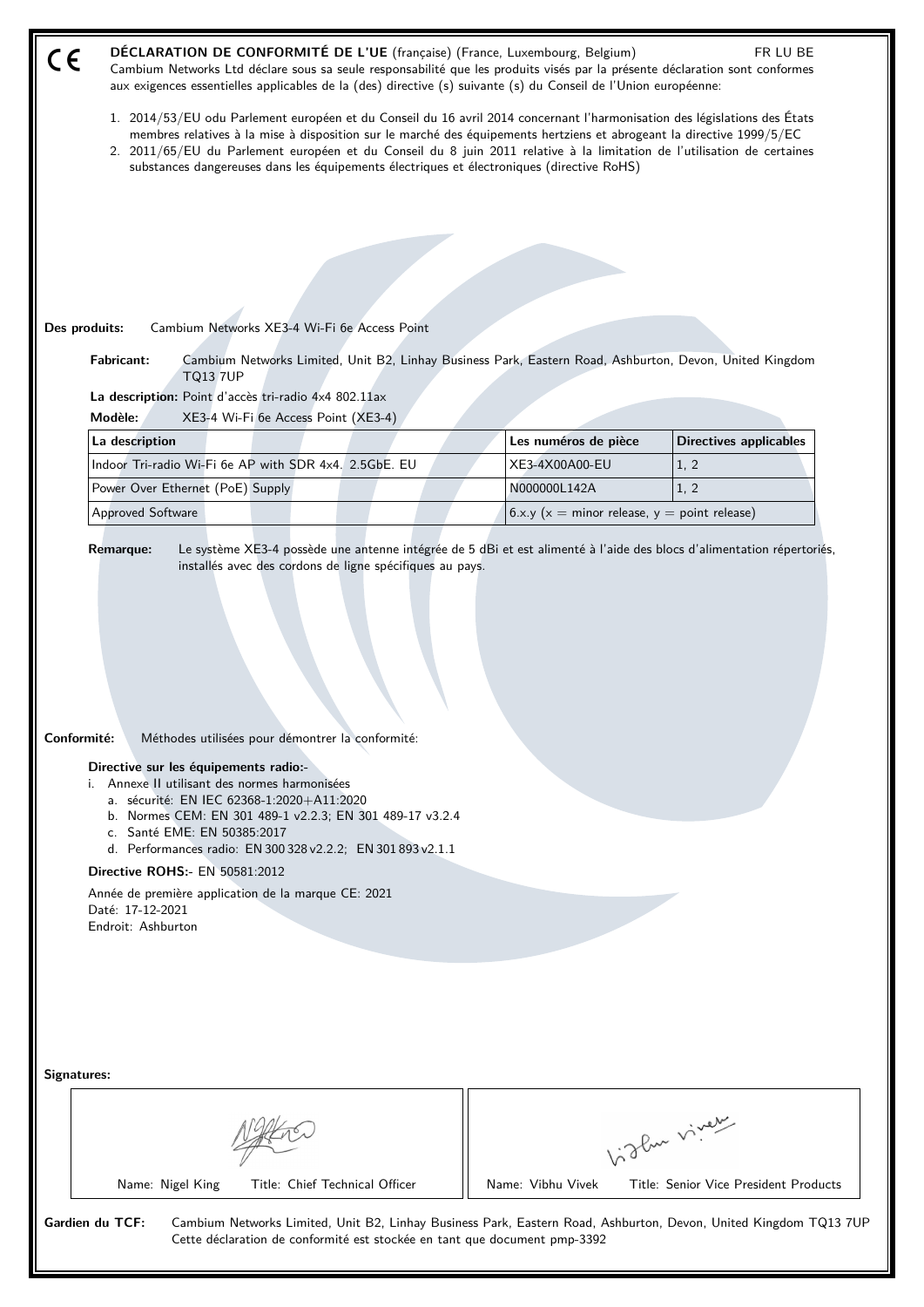| EU MEGFELELŐSÉGI NYILATKOZAT (Magyar) (Hungary)<br>HU<br>C€<br>Cambium Networks Ltd kizárólagos felelőssége mellett kijelenti, hogy a termékek, amelyekre ez a nyilatkozat vonatkozik,<br>megfelelnek Az Európai Unió Tanácsa következő irányelv (ek) nek vonatkozó alapvető követelményeinek:                                                                                                                                                                                                                   |                   |                                                   |  |
|------------------------------------------------------------------------------------------------------------------------------------------------------------------------------------------------------------------------------------------------------------------------------------------------------------------------------------------------------------------------------------------------------------------------------------------------------------------------------------------------------------------|-------------------|---------------------------------------------------|--|
| 1. 2014/53/EU Az Európai Parlament és a Tanács 2014. április 16-i rendelete a rádióberendezések forgalomba hozatalára<br>vonatkozó tagállami jogszabályok összehangolásáról és az irányelv hatályon kívül helyezéséről 1999/5/EC<br>2. 2011/65/EU Az Európai Parlament és a Tanács 2011. június 8-i határozata az egyes veszélyes anyagok elektromos és<br>elektronikus berendezésekben való alkalmazásának korlátozásáról (RoHS irányelv)                                                                       |                   |                                                   |  |
|                                                                                                                                                                                                                                                                                                                                                                                                                                                                                                                  |                   |                                                   |  |
|                                                                                                                                                                                                                                                                                                                                                                                                                                                                                                                  |                   |                                                   |  |
|                                                                                                                                                                                                                                                                                                                                                                                                                                                                                                                  |                   |                                                   |  |
|                                                                                                                                                                                                                                                                                                                                                                                                                                                                                                                  |                   |                                                   |  |
| Termékek:<br>Cambium Networks XE3-4 Wi-Fi 6e Access Point                                                                                                                                                                                                                                                                                                                                                                                                                                                        |                   |                                                   |  |
| Gyártó: Cambium Networks Limited, Unit B2, Linhay Business Park, Eastern Road, Ashburton, Devon, United Kingdom TQ13<br>7UP                                                                                                                                                                                                                                                                                                                                                                                      |                   |                                                   |  |
| Leírás: 802.11ax tri-rádió 4x4 hozzáférési pont                                                                                                                                                                                                                                                                                                                                                                                                                                                                  |                   |                                                   |  |
| Modell: XE3-4 Wi-Fi 6e Access Point (XE3-4)<br>Leírás                                                                                                                                                                                                                                                                                                                                                                                                                                                            | <b>Cikkszámok</b> | Alkalmazandó                                      |  |
|                                                                                                                                                                                                                                                                                                                                                                                                                                                                                                                  |                   | irányelvek                                        |  |
| Indoor Tri-radio Wi-Fi 6e AP with SDR 4x4. 2.5GbE. EU                                                                                                                                                                                                                                                                                                                                                                                                                                                            | XE3-4X00A00-EU    | 1, 2                                              |  |
| Power Over Ethernet (PoE) Supply                                                                                                                                                                                                                                                                                                                                                                                                                                                                                 | N000000L142A      | 1, 2                                              |  |
| Approved Software                                                                                                                                                                                                                                                                                                                                                                                                                                                                                                |                   | 6.x.y ( $x =$ minor release, $y =$ point release) |  |
| Megfelelőség:<br>A megfelelőség igazolására használt módszerek:<br>Rádióberendezésekről szóló irányelv:-<br>i. II. Melléklet harmonizált szabványok alkalmazásával<br>a. Biztonság: EN IEC 62368-1:2020+A11:2020<br>b. EMC szabványok: EN 301 489-1 v2.2.3; EN 301 489-17 v3.2.4<br>c. Egészségügyi EME: EN 50385:2017<br>d. Rádió teljesítmény: EN 300 328 v2.2.2; EN 301 893 v2.1.1<br>ROHS irányelv:- EN 50581:2012<br>Year of first application of CE mark: 2021<br>Keltezett: 17-12-2021<br>Hely: Ashburton |                   |                                                   |  |
| Aláírások:                                                                                                                                                                                                                                                                                                                                                                                                                                                                                                       |                   | Like viney                                        |  |
| Name: Nigel King<br>Title: Chief Technical Officer                                                                                                                                                                                                                                                                                                                                                                                                                                                               | Name: Vibhu Vivek | Title: Senior Vice President Products             |  |
| A TCF őre:<br>Cambium Networks Limited, Unit B2, Linhay Business Park, Eastern Road, Ashburton, Devon, United Kingdom TQ13 7UP<br>Ez a Megfelelőségi nyilatkozat dokumentumként kerül tárolásra pmp-3392                                                                                                                                                                                                                                                                                                         |                   |                                                   |  |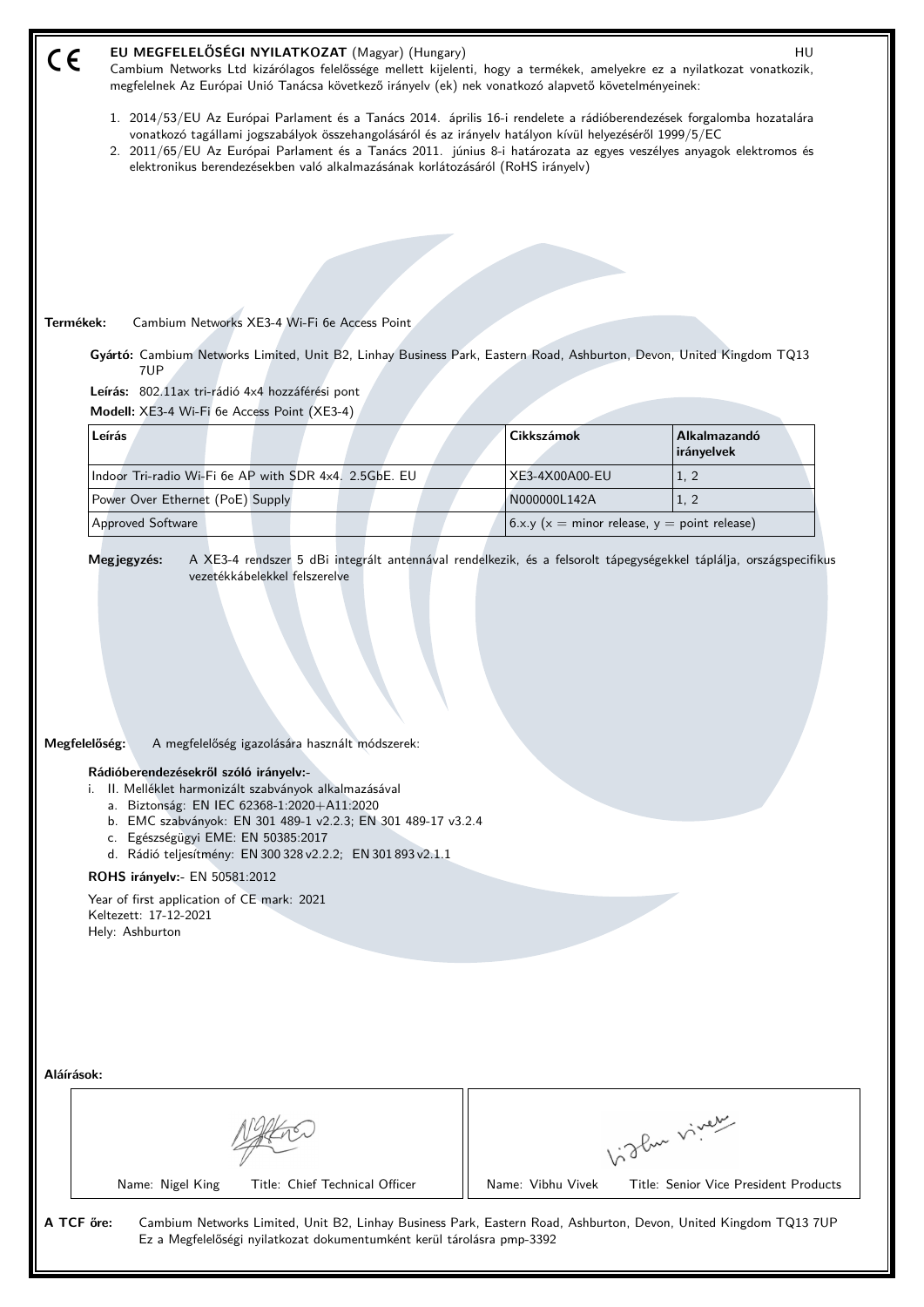|              | ESB LEYFISYFIRLÝSING (íslenskur) (Iceland)                                                                                                                                                                                                                                                                                                                                                                                                           |                   | IS                                                |  |  |
|--------------|------------------------------------------------------------------------------------------------------------------------------------------------------------------------------------------------------------------------------------------------------------------------------------------------------------------------------------------------------------------------------------------------------------------------------------------------------|-------------------|---------------------------------------------------|--|--|
| CE           | Cambium Networks Ltd lýsir því yfir á eigin ábyrgð að vörurnar, sem þessi yfirlýsing varðar, eru í samræmi við viðeigandi<br>grunnkröfur eftirfarandi tilskipana Ráð Evrópusambandsins:                                                                                                                                                                                                                                                              |                   |                                                   |  |  |
|              | 1. 2014/53/EU Evrópuþingsins og ráðsins frá 16. apríl 2014 um samræmingu laga aðildarríkjanna varðandi gerð á markaði                                                                                                                                                                                                                                                                                                                                |                   |                                                   |  |  |
|              | fyrir útvarpsbúnað og niðurfellingu tilskipunar 1999/5/EC<br>2. 2011/65/EU Evrópuþingsins og ráðsins frá 8. júní 2011 um takmörkun á notkun tiltekinna hættulegra efna í raf- og                                                                                                                                                                                                                                                                     |                   |                                                   |  |  |
|              | rafeindabúnaði (RoHS tilskipun)                                                                                                                                                                                                                                                                                                                                                                                                                      |                   |                                                   |  |  |
|              |                                                                                                                                                                                                                                                                                                                                                                                                                                                      |                   |                                                   |  |  |
|              |                                                                                                                                                                                                                                                                                                                                                                                                                                                      |                   |                                                   |  |  |
|              |                                                                                                                                                                                                                                                                                                                                                                                                                                                      |                   |                                                   |  |  |
|              |                                                                                                                                                                                                                                                                                                                                                                                                                                                      |                   |                                                   |  |  |
|              |                                                                                                                                                                                                                                                                                                                                                                                                                                                      |                   |                                                   |  |  |
| Vörur:       | Cambium Networks XE3-4 Wi-Fi 6e Access Point                                                                                                                                                                                                                                                                                                                                                                                                         |                   |                                                   |  |  |
|              | Framleiðandi: Cambium Networks Limited, Unit B2, Linhay Business Park, Eastern Road, Ashburton, Devon, United Kingdom<br><b>TQ13 7UP</b>                                                                                                                                                                                                                                                                                                             |                   |                                                   |  |  |
|              | Lýsing:<br>802.11ax tri-radio 4x4 aðgangsstaður                                                                                                                                                                                                                                                                                                                                                                                                      |                   |                                                   |  |  |
|              | Líkan:<br>XE3-4 Wi-Fi 6e Access Point (XE3-4)                                                                                                                                                                                                                                                                                                                                                                                                        |                   |                                                   |  |  |
|              | Lýsing                                                                                                                                                                                                                                                                                                                                                                                                                                               | Hlutanúmer        | Gildandi tilskipanir                              |  |  |
|              | Indoor Tri-radio Wi-Fi 6e AP with SDR 4x4. 2.5GbE. EU                                                                                                                                                                                                                                                                                                                                                                                                | XE3-4X00A00-EU    | 1, 2                                              |  |  |
|              | Power Over Ethernet (PoE) Supply                                                                                                                                                                                                                                                                                                                                                                                                                     | N000000L142A      | 1, 2                                              |  |  |
|              | Approved Software                                                                                                                                                                                                                                                                                                                                                                                                                                    |                   | 6.x.y ( $x =$ minor release, $y =$ point release) |  |  |
| Samræmi:     | Aðferðir sem notaðar eru til að sýna fram á samræmi:<br>Tilskipun um útvarpsbylgjur:-<br>i. II. Viðauki með samhæfðum stöðlum<br>a. Öryggi: EN IEC 62368-1:2020+A11:2020<br>b. EMC staðlar: EN 301 489-1 v2.2.3; EN 301 489-17 v3.2.4<br>c. Heilsa EME: EN 50385:2017<br>d. Útvarp flutningur: EN 300 328 v2.2.2; EN 301 893 v2.1.1<br>ROHS tilskipun:- EN 50581:2012<br>Ár fyrstu umsóknar CE-merkis: 2021<br>Dags: 17-12-2021<br>Staður: Ashburton |                   |                                                   |  |  |
| Undirskrift: |                                                                                                                                                                                                                                                                                                                                                                                                                                                      |                   |                                                   |  |  |
|              |                                                                                                                                                                                                                                                                                                                                                                                                                                                      |                   |                                                   |  |  |
|              |                                                                                                                                                                                                                                                                                                                                                                                                                                                      |                   | Like viney                                        |  |  |
|              |                                                                                                                                                                                                                                                                                                                                                                                                                                                      |                   |                                                   |  |  |
|              | Name: Nigel King<br>Title: Chief Technical Officer                                                                                                                                                                                                                                                                                                                                                                                                   | Name: Vibhu Vivek | Title: Senior Vice President Products             |  |  |
|              |                                                                                                                                                                                                                                                                                                                                                                                                                                                      |                   |                                                   |  |  |
|              | Umsjónarmaður TCF:<br>Cambium Networks Limited, Unit B2, Linhay Business Park, Eastern Road, Ashburton, Devon, United Kingdom TQ13<br>7UP<br>Pessi yfirlýsing um samræmi er geymd sem skjal pmp-3392                                                                                                                                                                                                                                                 |                   |                                                   |  |  |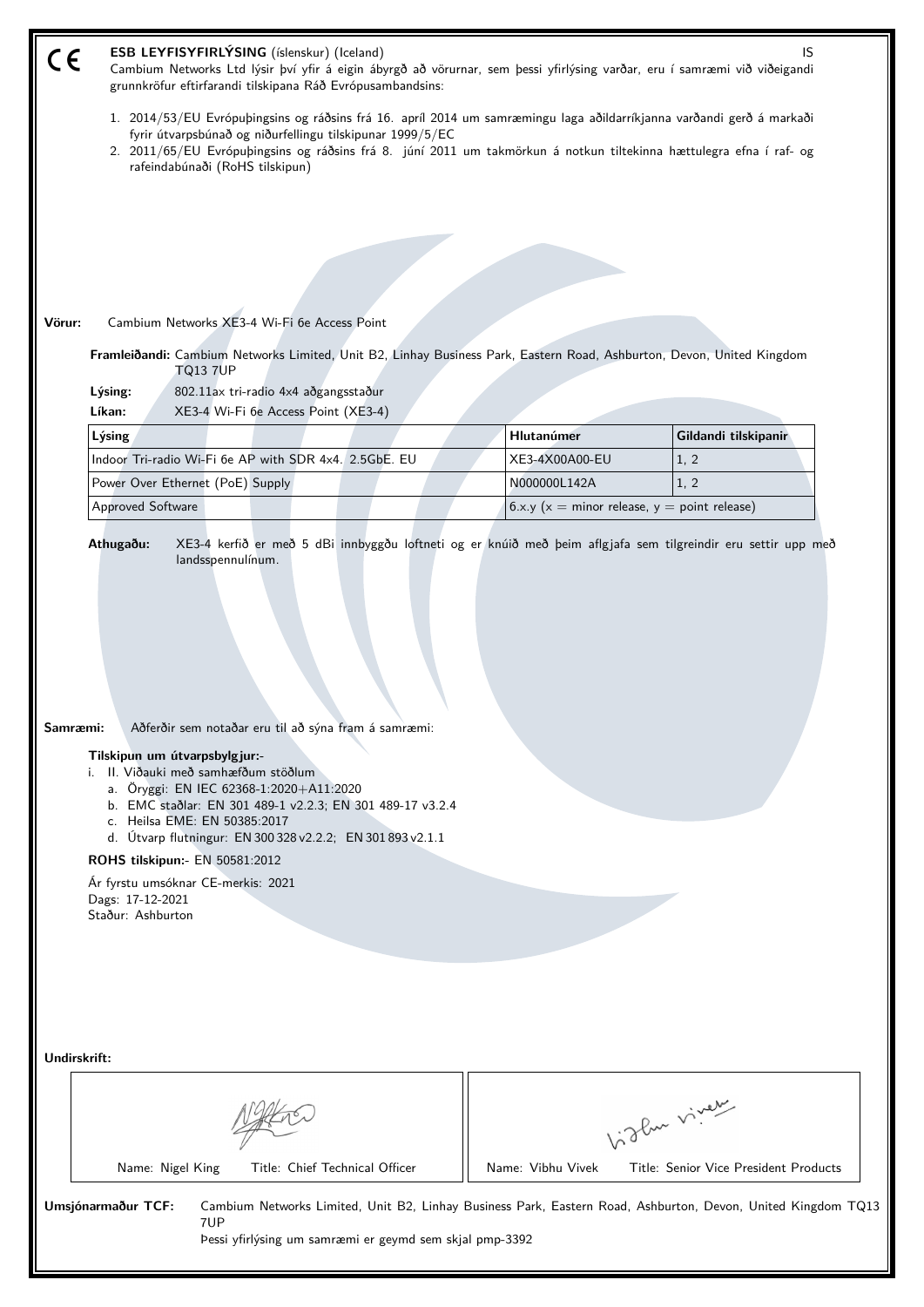| CE       | DEARBHÚ COMHLÁNÚ AN AE (Gaeilge) (Ireland)<br>Cambium Networks Ltd de réir a fhreagrachta amháin go gcomhlíonann na táirgí, lena mbaineann an dearbhú seo, na ceanglais<br>riachtanacha is infheidhme de Threoir (í) de chuid Comhairle an Aontais Eorpaigh:                                                                                                                                                                                                                                                |                   | IE                                                    |  |
|----------|-------------------------------------------------------------------------------------------------------------------------------------------------------------------------------------------------------------------------------------------------------------------------------------------------------------------------------------------------------------------------------------------------------------------------------------------------------------------------------------------------------------|-------------------|-------------------------------------------------------|--|
|          | 1. 2014/53/EU ó Pharlaimint na hEorpa agus ón gComhairle an 16 Aibreán 2014 maidir le comhchuibhiú dhlíthe na mBallstát<br>a bhaineann le trealamh raidió a chur ar fáil ar an margadh agus lena n-aisghairtear Treoir 1999/5/EC<br>2. 2011/65/EU ó Pharlaimint na hEorpa agus ón gComhairle an 8 Meitheamh 2011 maidir le srianadh ar úsáid substaintí<br>guaiseacha áirithe i dtrealamh leictreach agus leictreonach (Treoir RoHS)                                                                        |                   |                                                       |  |
|          |                                                                                                                                                                                                                                                                                                                                                                                                                                                                                                             |                   |                                                       |  |
|          |                                                                                                                                                                                                                                                                                                                                                                                                                                                                                                             |                   |                                                       |  |
|          |                                                                                                                                                                                                                                                                                                                                                                                                                                                                                                             |                   |                                                       |  |
|          | Cambium Networks XE3-4 Wi-Fi 6e Access Point                                                                                                                                                                                                                                                                                                                                                                                                                                                                |                   |                                                       |  |
| Táirgí:  | Déantóir:<br>Cambium Networks Limited, Unit B2, Linhay Business Park, Eastern Road, Ashburton, Devon, United Kingdom                                                                                                                                                                                                                                                                                                                                                                                        |                   |                                                       |  |
|          | <b>TQ13 7UP</b>                                                                                                                                                                                                                                                                                                                                                                                                                                                                                             |                   |                                                       |  |
|          | Cur síos:<br>Pointe rochtana 4x4 trí-raidió 802.11ax<br>Mionsamhail: XE3-4 Wi-Fi 6e Access Point (XE3-4)                                                                                                                                                                                                                                                                                                                                                                                                    |                   |                                                       |  |
|          | Cur síos                                                                                                                                                                                                                                                                                                                                                                                                                                                                                                    | Uimhreacha cuid   | <b>Treoracha Infheidhme</b>                           |  |
|          | Indoor Tri-radio Wi-Fi 6e AP with SDR 4x4. 2.5GbE. EU                                                                                                                                                                                                                                                                                                                                                                                                                                                       | XE3-4X00A00-EU    | 1, 2                                                  |  |
|          | Power Over Ethernet (PoE) Supply                                                                                                                                                                                                                                                                                                                                                                                                                                                                            | N000000L142A      | 1, 2                                                  |  |
|          | Approved Software                                                                                                                                                                                                                                                                                                                                                                                                                                                                                           |                   | 6.x.y ( $x =$ minor release, $y =$ point release)     |  |
|          | Comhréireacht:<br>Modhanna a úsáidtear chun comhréireacht a léiriú:<br>Treoir Trealamh Raidió:-<br>i. larscríbhinn II ag baint úsáide as caighdeáin chomhchuibhithe<br>a. Sábháilteacht: EN IEC 62368-1:2020+A11:2020<br>b. Caighdeáin EMC: EN 301 489-1 v2.2.3; EN 301 489-17 v3.2.4<br>c. EME Sláinte: EN 50385:2017<br>d. Feidhmíocht raidió: EN 300 328 v2.2.2; EN 301 893 v2.1.1<br>RoHS Treoir:- EN 50581:2012<br>Bliain an chéad iarratais ar an marc CE: 2021<br>Dáta: 17-12-2021<br>Áit: Ashburton |                   |                                                       |  |
| Sínithe: | Name: Nigel King<br>Title: Chief Technical Officer                                                                                                                                                                                                                                                                                                                                                                                                                                                          | Name: Vibhu Vivek | Vidlen viner<br>Title: Senior Vice President Products |  |
|          |                                                                                                                                                                                                                                                                                                                                                                                                                                                                                                             |                   |                                                       |  |
|          | Coimeádaí an TCF:<br>Cambium Networks Limited, Unit B2, Linhay Business Park, Eastern Road, Ashburton, Devon, United Kingdom TQ137UF<br>Stóráiltear an Dearbhú Comhréireachta seo mar dhoiciméad pmp-3392                                                                                                                                                                                                                                                                                                   |                   |                                                       |  |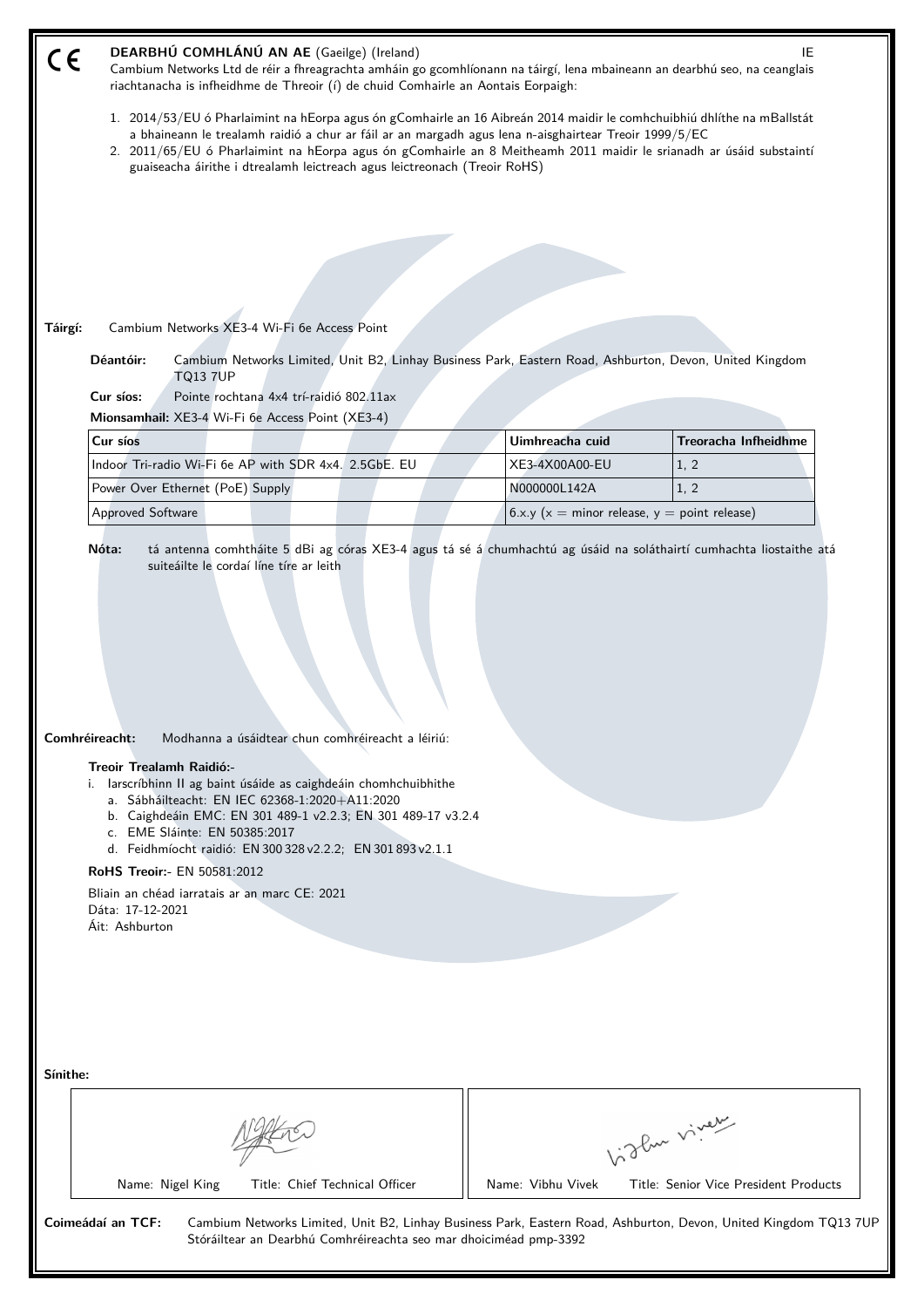| DICHIARAZIONE DI CONFORMITÀ DELL'UE (italiana) (Italy)<br>$C \in$<br>Cambium Networks Ltd dichiara sotto la sua esclusiva responsabilità che i prodotti ai quali si riferisce la presente dichiarazione<br>sono conformi ai requisiti essenziali applicabili della seguente Direttiva del Consiglio dell'Unione europea:                                                                                                                                                                            |                                               | IT                                    |  |
|-----------------------------------------------------------------------------------------------------------------------------------------------------------------------------------------------------------------------------------------------------------------------------------------------------------------------------------------------------------------------------------------------------------------------------------------------------------------------------------------------------|-----------------------------------------------|---------------------------------------|--|
| 1. 2014/53/EU del Parlamento europeo e del Consiglio, del 16 aprile 2014, sull'armonizzazione delle legislazioni degli Stati<br>membri relative alla messa a disposizione sul mercato di apparecchiature radio e che abroga la direttiva 1999/5/CE<br>2. 2011/65/EU del Parlamento europeo e del Consiglio, dell'8 giugno 2011, sulla restrizione dell'uso di determinate sostanze<br>pericolose nelle apparecchiature elettriche ed elettroniche (direttiva RoHS)                                  |                                               |                                       |  |
|                                                                                                                                                                                                                                                                                                                                                                                                                                                                                                     |                                               |                                       |  |
|                                                                                                                                                                                                                                                                                                                                                                                                                                                                                                     |                                               |                                       |  |
|                                                                                                                                                                                                                                                                                                                                                                                                                                                                                                     |                                               |                                       |  |
| Prodotti:<br>Cambium Networks XE3-4 Wi-Fi 6e Access Point                                                                                                                                                                                                                                                                                                                                                                                                                                           |                                               |                                       |  |
| Fabbricante: Cambium Networks Limited, Unit B2, Linhay Business Park, Eastern Road, Ashburton, Devon, United Kingdom                                                                                                                                                                                                                                                                                                                                                                                |                                               |                                       |  |
| <b>TQ13 7UP</b><br>Descrizione: Punto di accesso tri-radio 4x4 802.11ax                                                                                                                                                                                                                                                                                                                                                                                                                             |                                               |                                       |  |
| Modello:<br>XE3-4 Wi-Fi 6e Access Point (XE3-4)                                                                                                                                                                                                                                                                                                                                                                                                                                                     |                                               |                                       |  |
| <b>Descrizione</b>                                                                                                                                                                                                                                                                                                                                                                                                                                                                                  | Numeri di parte                               | Direttive applicabili                 |  |
| Indoor Tri-radio Wi-Fi 6e AP with SDR 4x4. 2.5GbE. EU                                                                                                                                                                                                                                                                                                                                                                                                                                               | XE3-4X00A00-EU                                | 1, 2                                  |  |
| Power Over Ethernet (PoE) Supply                                                                                                                                                                                                                                                                                                                                                                                                                                                                    | N000000L142A                                  | 1, 2                                  |  |
| <b>Approved Software</b>                                                                                                                                                                                                                                                                                                                                                                                                                                                                            | $6.x.y(x = minor release, y = point release)$ |                                       |  |
| Conformità:<br>Metodi usati per dimostrare la conformità:<br>Direttiva sulle apparecchiature radio:-<br>i. Allegato II utilizzando norme armonizzate<br>a. Sicurezza: EN IEC 62368-1:2020+A11:2020<br>b. Standard EMC: EN 301 489-1 v2.2.3; EN 301 489-17 v3.2.4<br>c. Salute: EN 50385:2017<br>d. Prestazione radio: EN 300 328 v2.2.2; EN 301 893 v2.1.1<br><b>Direttiva ROHS:- EN 50581:2012</b><br>Anno della prima applicazione del marchio CE: 2021<br>Datato: 17-12-2021<br>Posto: Ashburton |                                               |                                       |  |
| Firme:                                                                                                                                                                                                                                                                                                                                                                                                                                                                                              |                                               | birthe vivey                          |  |
| Name: Nigel King<br>Title: Chief Technical Officer                                                                                                                                                                                                                                                                                                                                                                                                                                                  | Name: Vibhu Vivek                             | Title: Senior Vice President Products |  |
| <b>Custode del TCF:</b><br>Cambium Networks Limited, Unit B2, Linhay Business Park, Eastern Road, Ashburton, Devon, United Kingdom TQ13 7UP<br>Questa Dichiarazione di conformità è archiviata come documento pmp-3392                                                                                                                                                                                                                                                                              |                                               |                                       |  |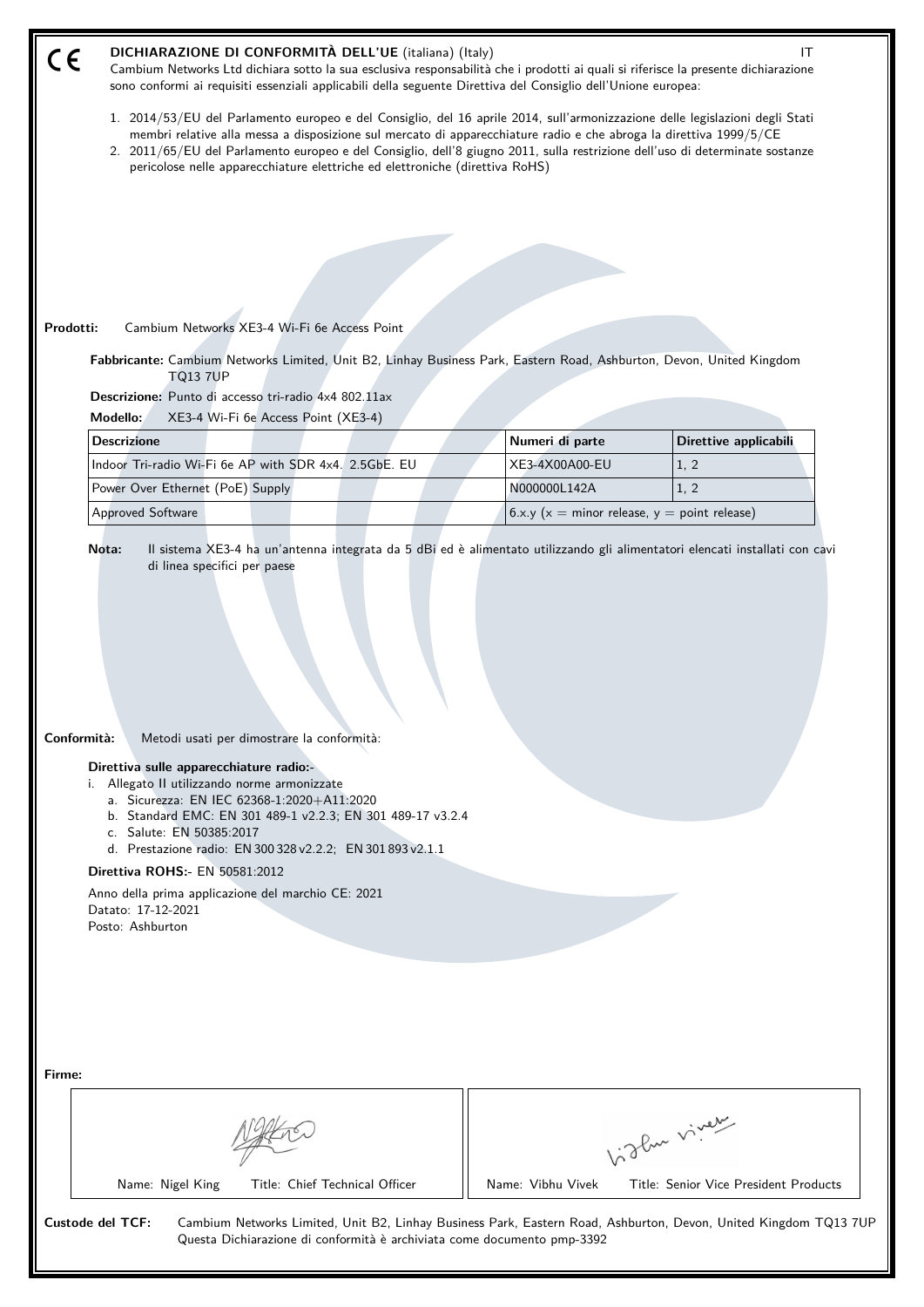| CE                                                                                                                                                                                                                                                                                                                                                                                                                                                                                        | ES ATBILSTĪBAS DEKLARĀCIJA (latvietis) (Latvia)<br>LV<br>Cambium Networks Ltd ar pilnu atbildību paziņo, ka produkti, uz kuriem attiecas šī deklarācija, atbilst piemērojamajām Eiropas<br>Savienības Padome (-u) direktīvas (-u) pamatprasībām:                                                                                                                                               |                                                   |                                       |  |
|-------------------------------------------------------------------------------------------------------------------------------------------------------------------------------------------------------------------------------------------------------------------------------------------------------------------------------------------------------------------------------------------------------------------------------------------------------------------------------------------|------------------------------------------------------------------------------------------------------------------------------------------------------------------------------------------------------------------------------------------------------------------------------------------------------------------------------------------------------------------------------------------------|---------------------------------------------------|---------------------------------------|--|
|                                                                                                                                                                                                                                                                                                                                                                                                                                                                                           | 1. 2014/53/EU Eiropas Parlamenta un Padomes Lēmums (2014. gada 16. aprīlis) par dalībvalstu tiesību aktu saskaņošanu<br>attiecībā uz radioiekārtu pieejamību tirgū un Direktīvas atcelšanu 1999/5/EC<br>2. 2011/65/EU Eiropas Parlamenta un Padomes Regula (2011. gada 8. jūnijs) par dažu bīstamu vielu izmantošanas ier-<br>obežošanu elektriskās un elektroniskās iekārtās (RoHS direktīva) |                                                   |                                       |  |
|                                                                                                                                                                                                                                                                                                                                                                                                                                                                                           |                                                                                                                                                                                                                                                                                                                                                                                                |                                                   |                                       |  |
|                                                                                                                                                                                                                                                                                                                                                                                                                                                                                           |                                                                                                                                                                                                                                                                                                                                                                                                |                                                   |                                       |  |
|                                                                                                                                                                                                                                                                                                                                                                                                                                                                                           |                                                                                                                                                                                                                                                                                                                                                                                                |                                                   |                                       |  |
|                                                                                                                                                                                                                                                                                                                                                                                                                                                                                           | Produkti:<br>Cambium Networks XE3-4 Wi-Fi 6e Access Point                                                                                                                                                                                                                                                                                                                                      |                                                   |                                       |  |
|                                                                                                                                                                                                                                                                                                                                                                                                                                                                                           | Ražotājs: Cambium Networks Limited, Unit B2, Linhay Business Park, Eastern Road, Ashburton, Devon, United Kingdom TQ13                                                                                                                                                                                                                                                                         |                                                   |                                       |  |
|                                                                                                                                                                                                                                                                                                                                                                                                                                                                                           | 7UP<br>Apraksts: 802.11ax tri-radio 4x4 piekļuves punkts                                                                                                                                                                                                                                                                                                                                       |                                                   |                                       |  |
|                                                                                                                                                                                                                                                                                                                                                                                                                                                                                           | Modelis: XE3-4 Wi-Fi 6e Access Point (XE3-4)                                                                                                                                                                                                                                                                                                                                                   |                                                   |                                       |  |
|                                                                                                                                                                                                                                                                                                                                                                                                                                                                                           | <b>Apraksts</b>                                                                                                                                                                                                                                                                                                                                                                                | Daļas numuri                                      | Piemērojamās<br>direktīvas            |  |
|                                                                                                                                                                                                                                                                                                                                                                                                                                                                                           | Indoor Tri-radio Wi-Fi 6e AP with SDR 4x4. 2.5GbE. EU                                                                                                                                                                                                                                                                                                                                          | XE3-4X00A00-EU                                    | 1, 2                                  |  |
|                                                                                                                                                                                                                                                                                                                                                                                                                                                                                           | Power Over Ethernet (PoE) Supply                                                                                                                                                                                                                                                                                                                                                               | N000000L142A                                      | 1, 2                                  |  |
|                                                                                                                                                                                                                                                                                                                                                                                                                                                                                           | Approved Software                                                                                                                                                                                                                                                                                                                                                                              | 6.x.y ( $x =$ minor release, $y =$ point release) |                                       |  |
| Atbilstība:<br>Metodes, ko izmanto, lai pierādītu atbilstību:<br>Radioiekārtu direktīva:-<br>Il pielikums, izmantojot saskaņotus standartus<br>i.<br>a. Drošība: EN IEC 62368-1:2020+A11:2020<br>b. EMC standarti: EN 301 489-1 v2.2.3; EN 301 489-17 v3.2.4<br>c. Veselība EME: EN 50385:2017<br>d. Radio veikums: EN 300 328 v2.2.2; EN 301 893 v2.1.1<br><b>ROHS direktīva:</b> EN 50581:2012<br>CE marķējuma pirmās piemērošanas gads: 2021<br>Datets: 17-12-2021<br>Vieta: Ashburton |                                                                                                                                                                                                                                                                                                                                                                                                |                                                   |                                       |  |
| Paraksti:                                                                                                                                                                                                                                                                                                                                                                                                                                                                                 |                                                                                                                                                                                                                                                                                                                                                                                                |                                                   |                                       |  |
| Vigler virey                                                                                                                                                                                                                                                                                                                                                                                                                                                                              |                                                                                                                                                                                                                                                                                                                                                                                                |                                                   |                                       |  |
|                                                                                                                                                                                                                                                                                                                                                                                                                                                                                           | Name: Nigel King<br>Title: Chief Technical Officer                                                                                                                                                                                                                                                                                                                                             | Name: Vibhu Vivek                                 | Title: Senior Vice President Products |  |
| TCF glabātājs:<br>Cambium Networks Limited, Unit B2, Linhay Business Park, Eastern Road, Ashburton, Devon, United Kingdom TQ13 7UP<br>Šī atbilstības deklarācija tiek saglabāta kā dokuments pmp-3392                                                                                                                                                                                                                                                                                     |                                                                                                                                                                                                                                                                                                                                                                                                |                                                   |                                       |  |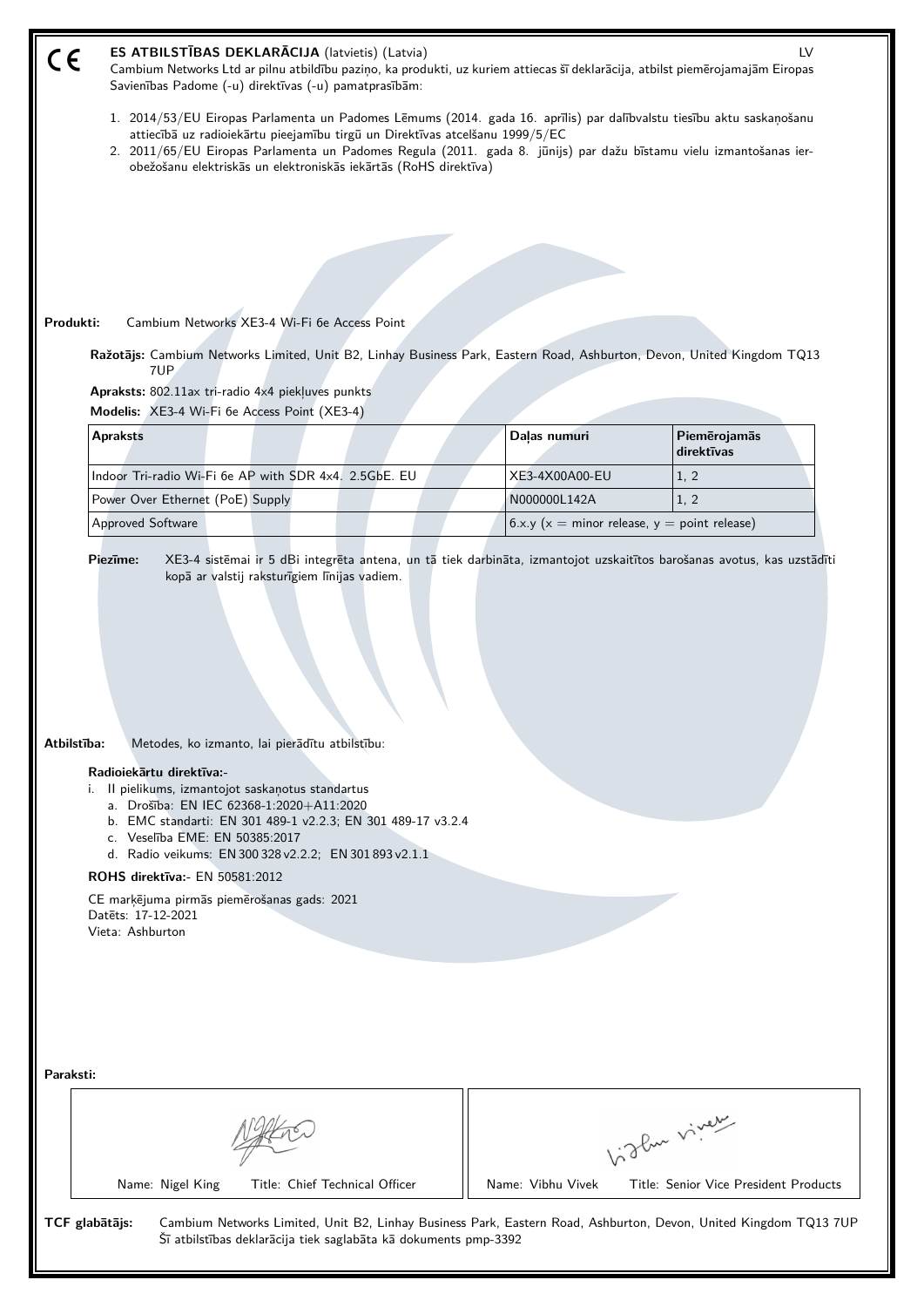| ES ATITIKTIES DEKLARACIJA (lietuvis) (Lithuania)<br>LT.<br>Cambium Networks Ltd su visa atsakomybe, deklaruoja, kad gaminiai, kuriems ši deklaracija yra susiję, atitinka esminius šios<br>direktyvos (-ų) Europos Sąjungos Taryba:                                                                                                                                                                                                                                             |                                                                                                                                                                                                                                                                                                                                                                                                                                                  |                                                       |  |  |
|---------------------------------------------------------------------------------------------------------------------------------------------------------------------------------------------------------------------------------------------------------------------------------------------------------------------------------------------------------------------------------------------------------------------------------------------------------------------------------|--------------------------------------------------------------------------------------------------------------------------------------------------------------------------------------------------------------------------------------------------------------------------------------------------------------------------------------------------------------------------------------------------------------------------------------------------|-------------------------------------------------------|--|--|
|                                                                                                                                                                                                                                                                                                                                                                                                                                                                                 | 1. 2014/53/EU 2014 m. balandžio 16 d. Europos Parlamento ir Tarybos direktyva dėl valstybių narių įstatymų, susijusių su<br>radijo ryšio įrenginių tiekimu rinkai, suderinimo, panaikinanti direktyvą 1999/5/EC<br>2. 2011/65/EU 2011 m. birželio 8 d. Europos Parlamento ir Tarybos reglamentas dėl tam tikrų pavojingų medžiagų naudojimo<br>elektros ir elektroninėje įrangoje apribojimo (Pavojingų medžiagų naudojimo apribojimo direktyva) |                                                       |  |  |
|                                                                                                                                                                                                                                                                                                                                                                                                                                                                                 |                                                                                                                                                                                                                                                                                                                                                                                                                                                  |                                                       |  |  |
|                                                                                                                                                                                                                                                                                                                                                                                                                                                                                 |                                                                                                                                                                                                                                                                                                                                                                                                                                                  |                                                       |  |  |
|                                                                                                                                                                                                                                                                                                                                                                                                                                                                                 |                                                                                                                                                                                                                                                                                                                                                                                                                                                  |                                                       |  |  |
|                                                                                                                                                                                                                                                                                                                                                                                                                                                                                 |                                                                                                                                                                                                                                                                                                                                                                                                                                                  |                                                       |  |  |
| Cambium Networks XE3-4 Wi-Fi 6e Access Point<br>Produktai:                                                                                                                                                                                                                                                                                                                                                                                                                      |                                                                                                                                                                                                                                                                                                                                                                                                                                                  |                                                       |  |  |
| Cambium Networks Limited, Unit B2, Linhay Business Park, Eastern Road, Ashburton, Devon, United Kingdom<br>Gamintojas:                                                                                                                                                                                                                                                                                                                                                          |                                                                                                                                                                                                                                                                                                                                                                                                                                                  |                                                       |  |  |
| <b>TQ13 7UP</b>                                                                                                                                                                                                                                                                                                                                                                                                                                                                 |                                                                                                                                                                                                                                                                                                                                                                                                                                                  |                                                       |  |  |
| Apibūdinimas: 802.11ax tri-radijo 4x4 prieigos taškas<br><b>Modelis:</b><br>XE3-4 Wi-Fi 6e Access Point (XE3-4)                                                                                                                                                                                                                                                                                                                                                                 |                                                                                                                                                                                                                                                                                                                                                                                                                                                  |                                                       |  |  |
| Apibūdinimas                                                                                                                                                                                                                                                                                                                                                                                                                                                                    | Dalies numeriai                                                                                                                                                                                                                                                                                                                                                                                                                                  | <b>Taikomos direktyvos</b>                            |  |  |
| Indoor Tri-radio Wi-Fi 6e AP with SDR 4x4. 2.5GbE. EU                                                                                                                                                                                                                                                                                                                                                                                                                           | XE3-4X00A00-EU                                                                                                                                                                                                                                                                                                                                                                                                                                   | 1, 2                                                  |  |  |
| Power Over Ethernet (PoE) Supply                                                                                                                                                                                                                                                                                                                                                                                                                                                | N000000L142A                                                                                                                                                                                                                                                                                                                                                                                                                                     | 1, 2                                                  |  |  |
| Approved Software                                                                                                                                                                                                                                                                                                                                                                                                                                                               |                                                                                                                                                                                                                                                                                                                                                                                                                                                  | 6.x.y ( $x =$ minor release, $y =$ point release)     |  |  |
| Atitiktis:<br>Atitikties įrodymui taikomi metodai:<br><b>Radio Equipment Directive:-</b><br>i. Il priedas, kuriame naudojami suderinti standartai<br>a. Saugumas: EN IEC 62368-1:2020+A11:2020<br>b. EMC standartai: EN 301 489-1 v2.2.3; EN 301 489-17 v3.2.4<br>c. Sveikata EME: EN 50385:2017<br>d. Radijo veikimas: EN 300 328 v2.2.2; EN 301 893 v2.1.1<br>ROHS direktyva:- EN 50581:2012<br>CE ženklo pirmojo taikymo metai: 2021<br>Data: 17-12-2021<br>Vieta: Ashburton |                                                                                                                                                                                                                                                                                                                                                                                                                                                  |                                                       |  |  |
| Parašai:<br>Name: Nigel King<br>Title: Chief Technical Officer                                                                                                                                                                                                                                                                                                                                                                                                                  | Name: Vibhu Vivek                                                                                                                                                                                                                                                                                                                                                                                                                                | Vigler virey<br>Title: Senior Vice President Products |  |  |
| TCF valdytojas:<br>Cambium Networks Limited, Unit B2, Linhay Business Park, Eastern Road, Ashburton, Devon, United Kingdom TQ13 7UP<br>Ši atitikties deklaracija saugoma kaip dokumentas pmp-3392                                                                                                                                                                                                                                                                               |                                                                                                                                                                                                                                                                                                                                                                                                                                                  |                                                       |  |  |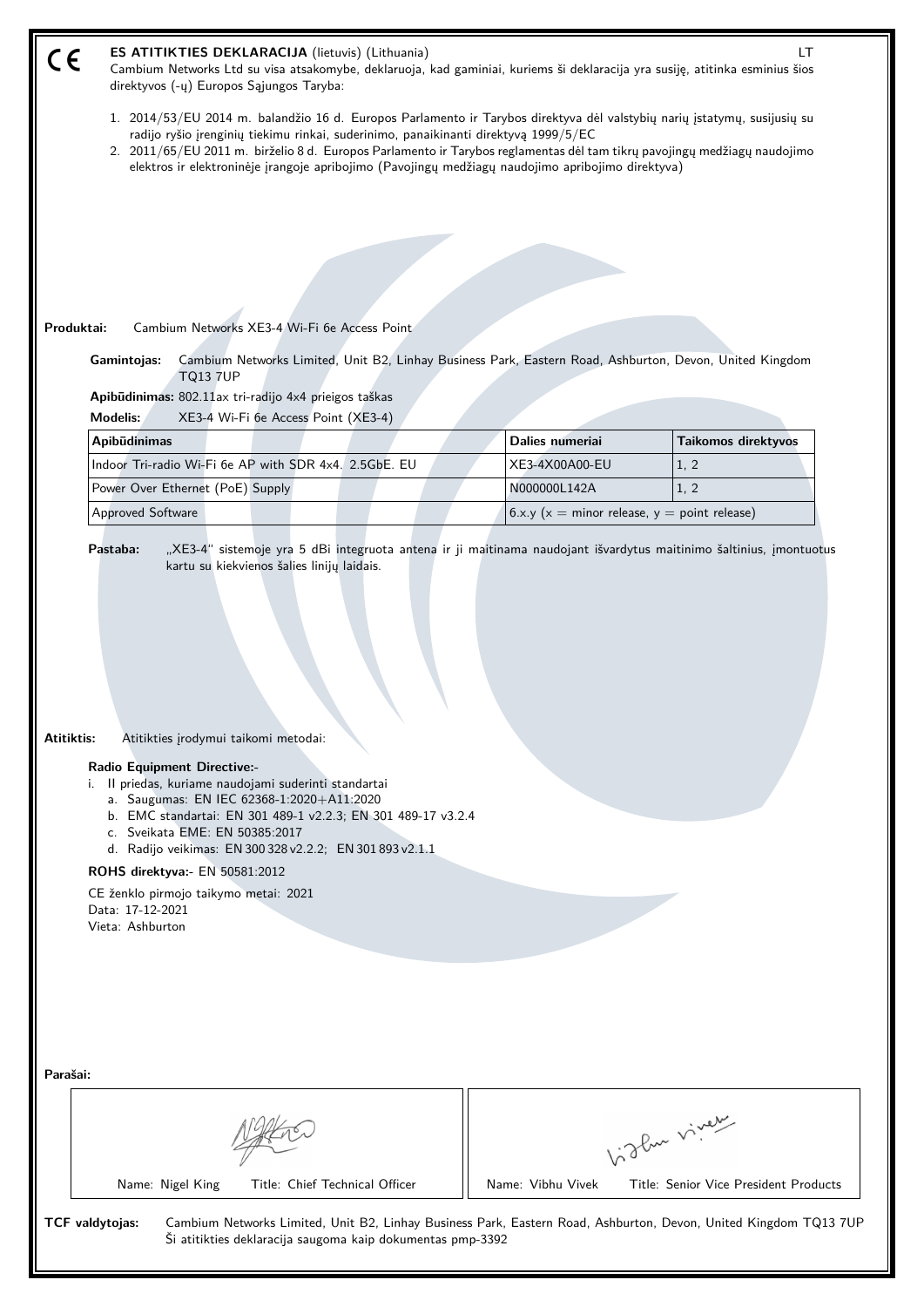| DIKJARAZZJONI TA 'KONFORMITÀ TA' L-UE (malti) (Malta)<br>МT<br>CE<br>Cambium Networks Ltd tiddikjara taht ir-responsabbiltà unika taghha li l-prodotti, li maghhom tirrelata din id-dikjarazzjoni,<br>jikkonformaw mar-rekwiżiti essenzjali applikabbli tad-Direttiva (jiet) li gejja Kunsill ta 'l-Unjoni Ewropea:                                                                                                                                                                                                                                   |                                                                                                                                                                                                                                                                                                                                                   |                                       |  |  |  |
|-------------------------------------------------------------------------------------------------------------------------------------------------------------------------------------------------------------------------------------------------------------------------------------------------------------------------------------------------------------------------------------------------------------------------------------------------------------------------------------------------------------------------------------------------------|---------------------------------------------------------------------------------------------------------------------------------------------------------------------------------------------------------------------------------------------------------------------------------------------------------------------------------------------------|---------------------------------------|--|--|--|
| perikolużi fit-taghmir elettriku u elettroniku (Direttiva RoHS)                                                                                                                                                                                                                                                                                                                                                                                                                                                                                       | 1. 2014/53/EU tal-Parlament Ewropew u tal-Kunsill tas-16 ta 'April 2014 dwar l-armonizzazzjoni tal-liġijiet tal-Istati Membri<br>relatati mat-tqeghid fis-suq ta' taghmir tar-radju u li thassar id-Direttiva 1999/5/EC<br>2. 2011/65/EU tal-Parlament Ewropew u tal-Kunsill tat-8 ta 'Gunju 2011 dwar ir-restrizzjoni tal-użu ta' certi sustanzi |                                       |  |  |  |
|                                                                                                                                                                                                                                                                                                                                                                                                                                                                                                                                                       |                                                                                                                                                                                                                                                                                                                                                   |                                       |  |  |  |
|                                                                                                                                                                                                                                                                                                                                                                                                                                                                                                                                                       |                                                                                                                                                                                                                                                                                                                                                   |                                       |  |  |  |
|                                                                                                                                                                                                                                                                                                                                                                                                                                                                                                                                                       |                                                                                                                                                                                                                                                                                                                                                   |                                       |  |  |  |
| Prodotti:<br>Cambium Networks XE3-4 Wi-Fi 6e Access Point                                                                                                                                                                                                                                                                                                                                                                                                                                                                                             |                                                                                                                                                                                                                                                                                                                                                   |                                       |  |  |  |
| Fabbrikant: Cambium Networks Limited, Unit B2, Linhay Business Park, Eastern Road, Ashburton, Devon, United Kingdom<br><b>TQ13 7UP</b>                                                                                                                                                                                                                                                                                                                                                                                                                |                                                                                                                                                                                                                                                                                                                                                   |                                       |  |  |  |
| Deskrizzjoni: Punt ta 'access 4x4 tri-radju 802.11ax                                                                                                                                                                                                                                                                                                                                                                                                                                                                                                  |                                                                                                                                                                                                                                                                                                                                                   |                                       |  |  |  |
| Mudell:<br>XE3-4 Wi-Fi 6e Access Point (XE3-4)                                                                                                                                                                                                                                                                                                                                                                                                                                                                                                        |                                                                                                                                                                                                                                                                                                                                                   |                                       |  |  |  |
| Deskrizzjoni                                                                                                                                                                                                                                                                                                                                                                                                                                                                                                                                          | Numri ta 'parti                                                                                                                                                                                                                                                                                                                                   | Direttivi applikabbli                 |  |  |  |
| Indoor Tri-radio Wi-Fi 6e AP with SDR 4x4. 2.5GbE. EU<br>Power Over Ethernet (PoE) Supply                                                                                                                                                                                                                                                                                                                                                                                                                                                             | XE3-4X00A00-EU<br>N000000L142A                                                                                                                                                                                                                                                                                                                    | 1, 2<br>1, 2                          |  |  |  |
| Approved Software                                                                                                                                                                                                                                                                                                                                                                                                                                                                                                                                     | 6.x.y ( $x =$ minor release, $y =$ point release)                                                                                                                                                                                                                                                                                                 |                                       |  |  |  |
| bil-kurduni tal-linja specifici ghall-pajjiż<br>Konformità:<br>Metodi użati biex juru l-konformità:<br>Direttiva dwar Taghmir tar-Radju:-<br>i. Anness II bl-użu ta 'standards armonizzati<br>a. Sigurtà: EN IEC 62368-1:2020+A11:2020<br>b. Standards EMC: EN 301 489-1 v2.2.3; EN 301 489-17 v3.2.4<br>c. Sahha EME: EN 50385:2017<br>d. Prestazzjoni tar-radju: EN 300 328 v2.2.2; EN 301 893 v2.1.1<br>Id-Direttiva ROHS:- EN 50581:2012<br>Sena ta 'l-ewwel applikazzjoni tal-marka CE: 2021<br>Datata: 17-12-2021<br>Poggi: Ashburton<br>Firem: |                                                                                                                                                                                                                                                                                                                                                   |                                       |  |  |  |
|                                                                                                                                                                                                                                                                                                                                                                                                                                                                                                                                                       |                                                                                                                                                                                                                                                                                                                                                   |                                       |  |  |  |
|                                                                                                                                                                                                                                                                                                                                                                                                                                                                                                                                                       |                                                                                                                                                                                                                                                                                                                                                   | Vidley vivey                          |  |  |  |
| Name: Nigel King<br>Title: Chief Technical Officer                                                                                                                                                                                                                                                                                                                                                                                                                                                                                                    | Name: Vibhu Vivek                                                                                                                                                                                                                                                                                                                                 | Title: Senior Vice President Products |  |  |  |
| Konservatur tat-TCF:<br>Cambium Networks Limited, Unit B2, Linhay Business Park, Eastern Road, Ashburton, Devon, United Kingdom TQ13<br>7UP<br>Din id-Dikjarazzjoni ta 'Konformità hija mahżuna bhala dokument pmp-3392                                                                                                                                                                                                                                                                                                                               |                                                                                                                                                                                                                                                                                                                                                   |                                       |  |  |  |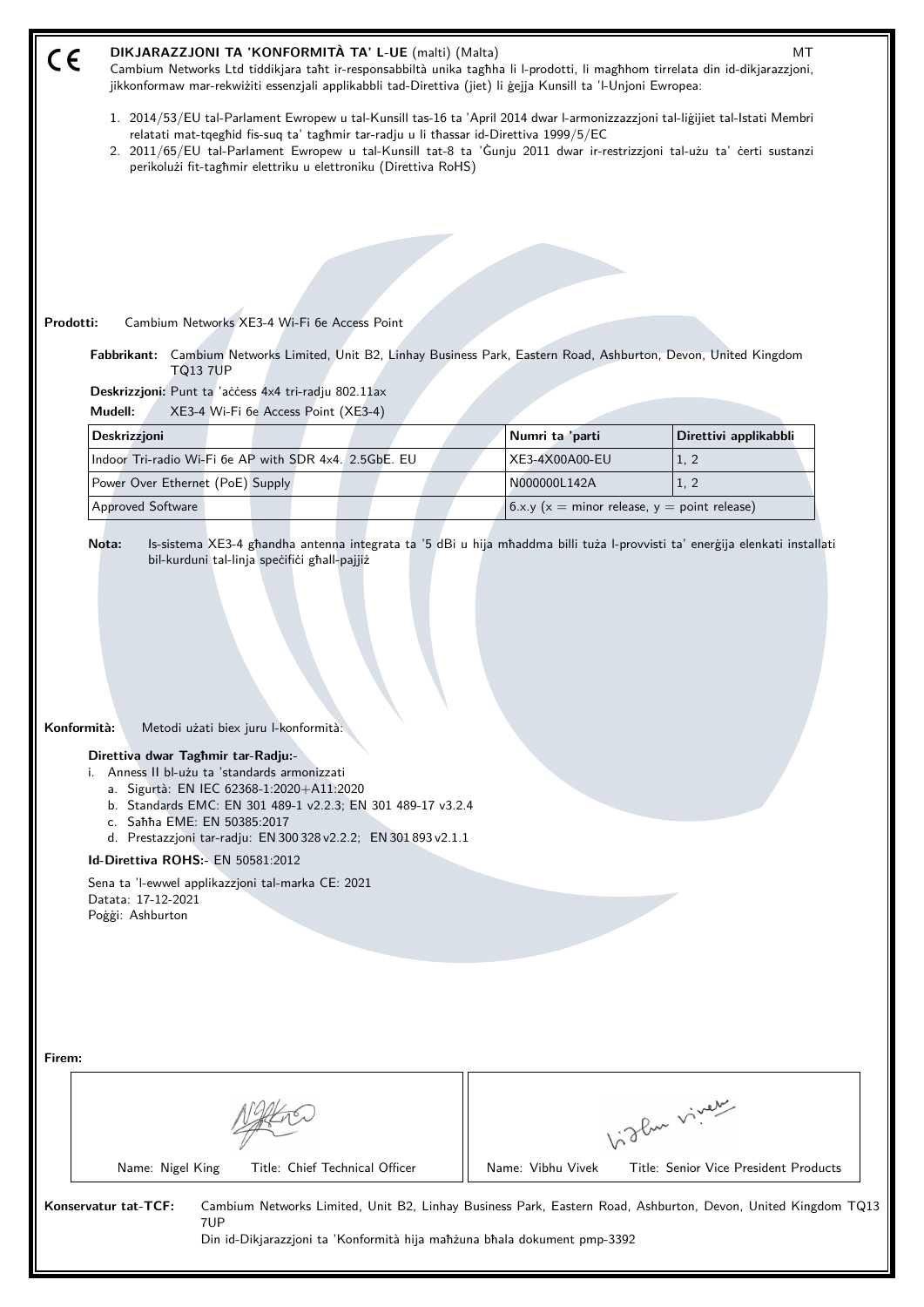| CE                                                                                                                                                                                                                                                                                                                                                                                                                                                                                                                 | <b>EU-VERKLARING VAN OVEREENSTEMMING Nederlands (the Netherlands)</b><br>NL<br>Cambium Networks Ltd verklaart op eigen verantwoordelijkheid dat de producten waarop deze verklaring betrekking heeft,<br>voldoen aan de toepasselijke essentiële eisen van de volgende richtlijn (en) van de Raad van de Europese Unie:                                                                                                                                 |                                                                                                                                                         |  |                         |                                                   |  |
|--------------------------------------------------------------------------------------------------------------------------------------------------------------------------------------------------------------------------------------------------------------------------------------------------------------------------------------------------------------------------------------------------------------------------------------------------------------------------------------------------------------------|---------------------------------------------------------------------------------------------------------------------------------------------------------------------------------------------------------------------------------------------------------------------------------------------------------------------------------------------------------------------------------------------------------------------------------------------------------|---------------------------------------------------------------------------------------------------------------------------------------------------------|--|-------------------------|---------------------------------------------------|--|
|                                                                                                                                                                                                                                                                                                                                                                                                                                                                                                                    | 1. 2014/53/EU van het Europees Parlement en de Raad van 16 april 2014 betreffende de harmonisatie van de wetgevingen<br>van de lidstaten inzake het op de markt aanbieden van radioapparatuur en tot intrekking van Richtlijn 1999/5/EC<br>2. 2011/65/EU van het Europees Parlement en de Raad van 8 juni 2011 betreffende de beperking van het gebruik van<br>bepaalde gevaarlijke stoffen in elektrische en elektronische apparatuur (RoHS-richtlijn) |                                                                                                                                                         |  |                         |                                                   |  |
|                                                                                                                                                                                                                                                                                                                                                                                                                                                                                                                    |                                                                                                                                                                                                                                                                                                                                                                                                                                                         |                                                                                                                                                         |  |                         |                                                   |  |
|                                                                                                                                                                                                                                                                                                                                                                                                                                                                                                                    |                                                                                                                                                                                                                                                                                                                                                                                                                                                         |                                                                                                                                                         |  |                         |                                                   |  |
|                                                                                                                                                                                                                                                                                                                                                                                                                                                                                                                    |                                                                                                                                                                                                                                                                                                                                                                                                                                                         |                                                                                                                                                         |  |                         |                                                   |  |
|                                                                                                                                                                                                                                                                                                                                                                                                                                                                                                                    | Producten:<br>Fabrikant:                                                                                                                                                                                                                                                                                                                                                                                                                                | Cambium Networks XE3-4 Wi-Fi 6e Access Point<br>Cambium Networks Limited, Unit B2, Linhay Business Park, Eastern Road, Ashburton, Devon, United Kingdom |  |                         |                                                   |  |
|                                                                                                                                                                                                                                                                                                                                                                                                                                                                                                                    | <b>TQ13 7UP</b>                                                                                                                                                                                                                                                                                                                                                                                                                                         | Beschrijving: 802.11ax tri-radio 4x4 toegangspunt                                                                                                       |  |                         |                                                   |  |
|                                                                                                                                                                                                                                                                                                                                                                                                                                                                                                                    | Model:                                                                                                                                                                                                                                                                                                                                                                                                                                                  | XE3-4 Wi-Fi 6e Access Point (XE3-4)                                                                                                                     |  |                         |                                                   |  |
|                                                                                                                                                                                                                                                                                                                                                                                                                                                                                                                    | <b>Beschrijving</b>                                                                                                                                                                                                                                                                                                                                                                                                                                     |                                                                                                                                                         |  | <b>Onderdeelnummers</b> | Toepasselijke<br>richtlijnen                      |  |
|                                                                                                                                                                                                                                                                                                                                                                                                                                                                                                                    |                                                                                                                                                                                                                                                                                                                                                                                                                                                         | Indoor Tri-radio Wi-Fi 6e AP with SDR 4x4. 2.5GbE. EU                                                                                                   |  | XE3-4X00A00-EU          | 1, 2                                              |  |
|                                                                                                                                                                                                                                                                                                                                                                                                                                                                                                                    | Power Over Ethernet (PoE) Supply                                                                                                                                                                                                                                                                                                                                                                                                                        |                                                                                                                                                         |  | N000000L142A            | 1, 2                                              |  |
|                                                                                                                                                                                                                                                                                                                                                                                                                                                                                                                    | Approved Software                                                                                                                                                                                                                                                                                                                                                                                                                                       |                                                                                                                                                         |  |                         | 6.x.y ( $x =$ minor release, $y =$ point release) |  |
| Conformiteit:<br>Methoden die worden gebruikt om conformiteit aan te tonen:<br>Richtlijn radioapparatuur:-<br>i. Bijlage II met behulp van geharmoniseerde normen<br>a. Veiligheid: EN IEC 62368-1:2020+A11:2020<br>b. EMC-normen: EN 301 489-1 v2.2.3; EN 301 489-17 v3.2.4<br>c. Gezondheid EME: EN 50385:2017<br>d. Radioprestaties: EN 300 328 v2.2.2; EN 301 893 v2.1.1<br>ROHS-richtlijn: - EN 50581:2012<br>Jaar van eerste toepassing van CE-markering: 2021<br>Verouderd: 17-12-2021<br>Plaats: Ashburton |                                                                                                                                                                                                                                                                                                                                                                                                                                                         |                                                                                                                                                         |  |                         |                                                   |  |
| Handtekeningen:                                                                                                                                                                                                                                                                                                                                                                                                                                                                                                    |                                                                                                                                                                                                                                                                                                                                                                                                                                                         |                                                                                                                                                         |  |                         |                                                   |  |
|                                                                                                                                                                                                                                                                                                                                                                                                                                                                                                                    |                                                                                                                                                                                                                                                                                                                                                                                                                                                         |                                                                                                                                                         |  |                         | hislan viner                                      |  |
|                                                                                                                                                                                                                                                                                                                                                                                                                                                                                                                    | Name: Nigel King                                                                                                                                                                                                                                                                                                                                                                                                                                        | Title: Chief Technical Officer                                                                                                                          |  | Name: Vibhu Vivek       | Title: Senior Vice President Products             |  |
| Bewaarder van het TCF:<br>Cambium Networks Limited, Unit B2, Linhay Business Park, Eastern Road, Ashburton, Devon, United Kingdom TQ13<br>7UP<br>Deze conformiteitsverklaring wordt opgeslagen als document pmp-3392                                                                                                                                                                                                                                                                                               |                                                                                                                                                                                                                                                                                                                                                                                                                                                         |                                                                                                                                                         |  |                         |                                                   |  |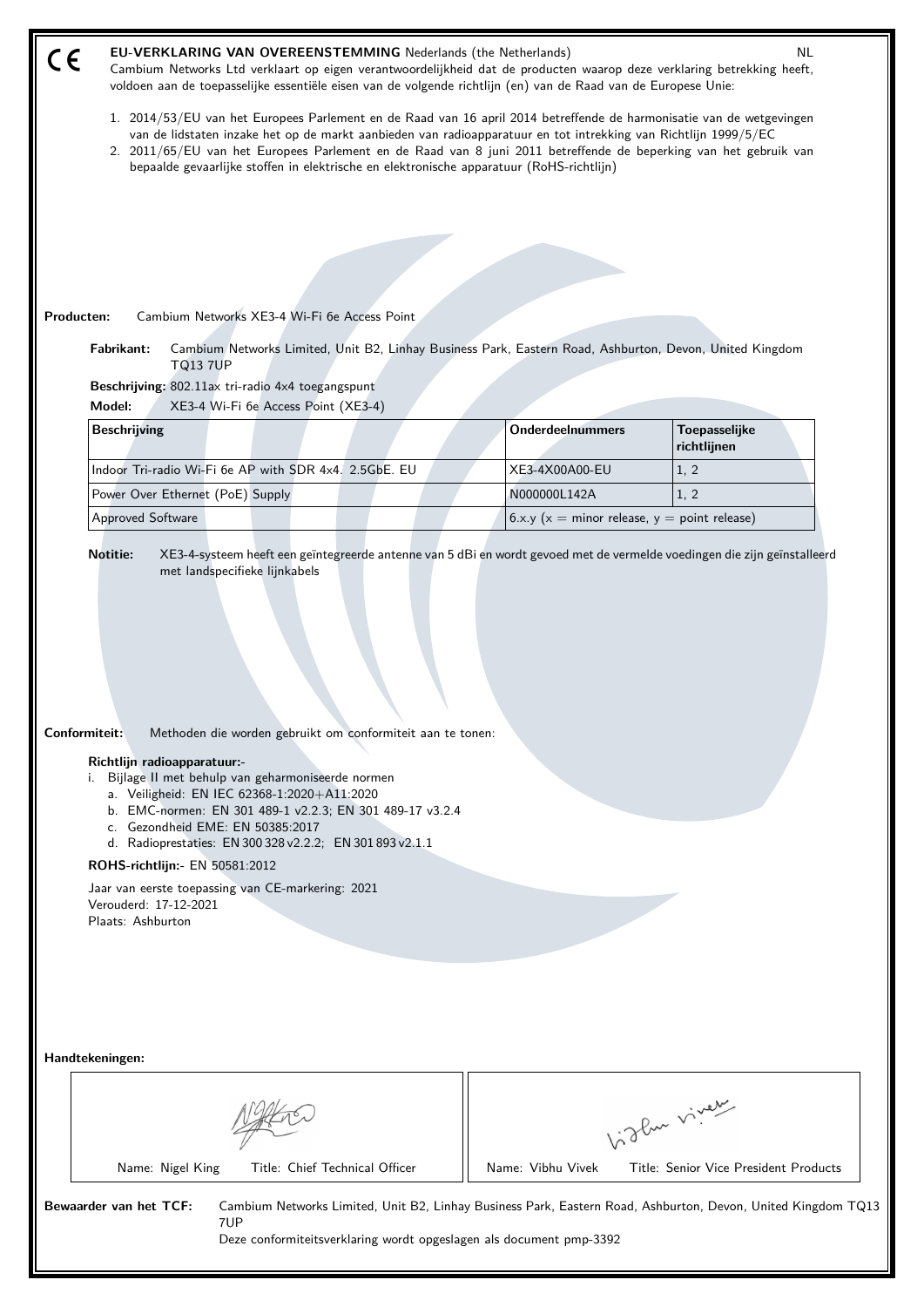| EU-ERKLÆRING OM OVERENSSTEMMELSE (norsk) (Norway)<br>NO.<br>CE<br>Cambium Networks Ltd erklærer på eget ansvar at produktene som denne erklæringen vedrører, overholder de gjeldende<br>grunnleggende kravene i følgende direktiv (er) av Rådet for Den europeiske union:                                                                                                                                                                                                                                                                                                                                                                         |                                                   |                                       |  |  |
|---------------------------------------------------------------------------------------------------------------------------------------------------------------------------------------------------------------------------------------------------------------------------------------------------------------------------------------------------------------------------------------------------------------------------------------------------------------------------------------------------------------------------------------------------------------------------------------------------------------------------------------------------|---------------------------------------------------|---------------------------------------|--|--|
| 1. 2014/53/EU av Europaparlamentet og Rådet av 16. april 2014 om harmonisering av medlemsstaternes lovgivning om<br>tilgjengeliggjøring på markedet av radioutstyr og opphevelse av direktiv 1999/5/EC<br>2. 2011/65/EU av Europaparlamentet og Rådet av 8. juni 2011 om begrensning av bruken av visse farlige stoffer i elektrisk<br>og elektronisk utstyr (RoHS-direktivet)                                                                                                                                                                                                                                                                    |                                                   |                                       |  |  |
|                                                                                                                                                                                                                                                                                                                                                                                                                                                                                                                                                                                                                                                   |                                                   |                                       |  |  |
|                                                                                                                                                                                                                                                                                                                                                                                                                                                                                                                                                                                                                                                   |                                                   |                                       |  |  |
|                                                                                                                                                                                                                                                                                                                                                                                                                                                                                                                                                                                                                                                   |                                                   |                                       |  |  |
|                                                                                                                                                                                                                                                                                                                                                                                                                                                                                                                                                                                                                                                   |                                                   |                                       |  |  |
| Produkter:<br>Cambium Networks XE3-4 Wi-Fi 6e Access Point                                                                                                                                                                                                                                                                                                                                                                                                                                                                                                                                                                                        |                                                   |                                       |  |  |
| Produsent: Cambium Networks Limited, Unit B2, Linhay Business Park, Eastern Road, Ashburton, Devon, United Kingdom                                                                                                                                                                                                                                                                                                                                                                                                                                                                                                                                |                                                   |                                       |  |  |
| <b>TQ13 7UP</b>                                                                                                                                                                                                                                                                                                                                                                                                                                                                                                                                                                                                                                   |                                                   |                                       |  |  |
| Beskrivelse: 802.11ax tri-radio 4x4 tilgangspunkt                                                                                                                                                                                                                                                                                                                                                                                                                                                                                                                                                                                                 |                                                   |                                       |  |  |
| Modell:<br>XE3-4 Wi-Fi 6e Access Point (XE3-4)<br><b>Beskrivelse</b>                                                                                                                                                                                                                                                                                                                                                                                                                                                                                                                                                                              | <b>Artikkelnummer</b>                             | Gjeldende direktiver                  |  |  |
| Indoor Tri-radio Wi-Fi 6e AP with SDR 4x4. 2.5GbE. EU                                                                                                                                                                                                                                                                                                                                                                                                                                                                                                                                                                                             | XE3-4X00A00-EU                                    | 1, 2                                  |  |  |
| Power Over Ethernet (PoE) Supply                                                                                                                                                                                                                                                                                                                                                                                                                                                                                                                                                                                                                  | N000000L142A                                      | 1, 2                                  |  |  |
| <b>Approved Software</b>                                                                                                                                                                                                                                                                                                                                                                                                                                                                                                                                                                                                                          | 6.x.y ( $x =$ minor release, $y =$ point release) |                                       |  |  |
| XE3-4-systemet har en 5 dBi integrert antenne og drives med de listede strømforsyningene installert med landsspesifikke<br>Merk:<br>ledningssnorer<br>Overensstemmelse:<br>Metoder som brukes til å demonstrere samsvar:<br>Direktiv om radioutstyr:-<br>i. Vedlegg II ved bruk av harmoniserte standarder<br>a. Sikkerhet: EN IEC 62368-1:2020+A11:2020<br>b. EMC standarder: EN 301 489-1 v2.2.3; EN 301 489-17 v3.2.4<br>c. Helse EME: EN 50385:2017<br>d. Radio ytelse: EN 300 328 v2.2.2; EN 301 893 v2.1.1<br><b>ROHS-direktivet:- EN 50581:2012</b><br>År for første påføring av CE-merket: 2021<br>Datert: 17-12-2021<br>Plass: Ashburton |                                                   |                                       |  |  |
| Signaturer:                                                                                                                                                                                                                                                                                                                                                                                                                                                                                                                                                                                                                                       |                                                   |                                       |  |  |
|                                                                                                                                                                                                                                                                                                                                                                                                                                                                                                                                                                                                                                                   |                                                   | Vidlen viney                          |  |  |
| Name: Nigel King<br>Title: Chief Technical Officer                                                                                                                                                                                                                                                                                                                                                                                                                                                                                                                                                                                                | Name: Vibhu Vivek                                 | Title: Senior Vice President Products |  |  |
| Keeper av TCF:<br>Cambium Networks Limited, Unit B2, Linhay Business Park, Eastern Road, Ashburton, Devon, United Kingdom TQ13 7UP<br>Denne samsvarserklæringen er lagret som dokument pmp-3392                                                                                                                                                                                                                                                                                                                                                                                                                                                   |                                                   |                                       |  |  |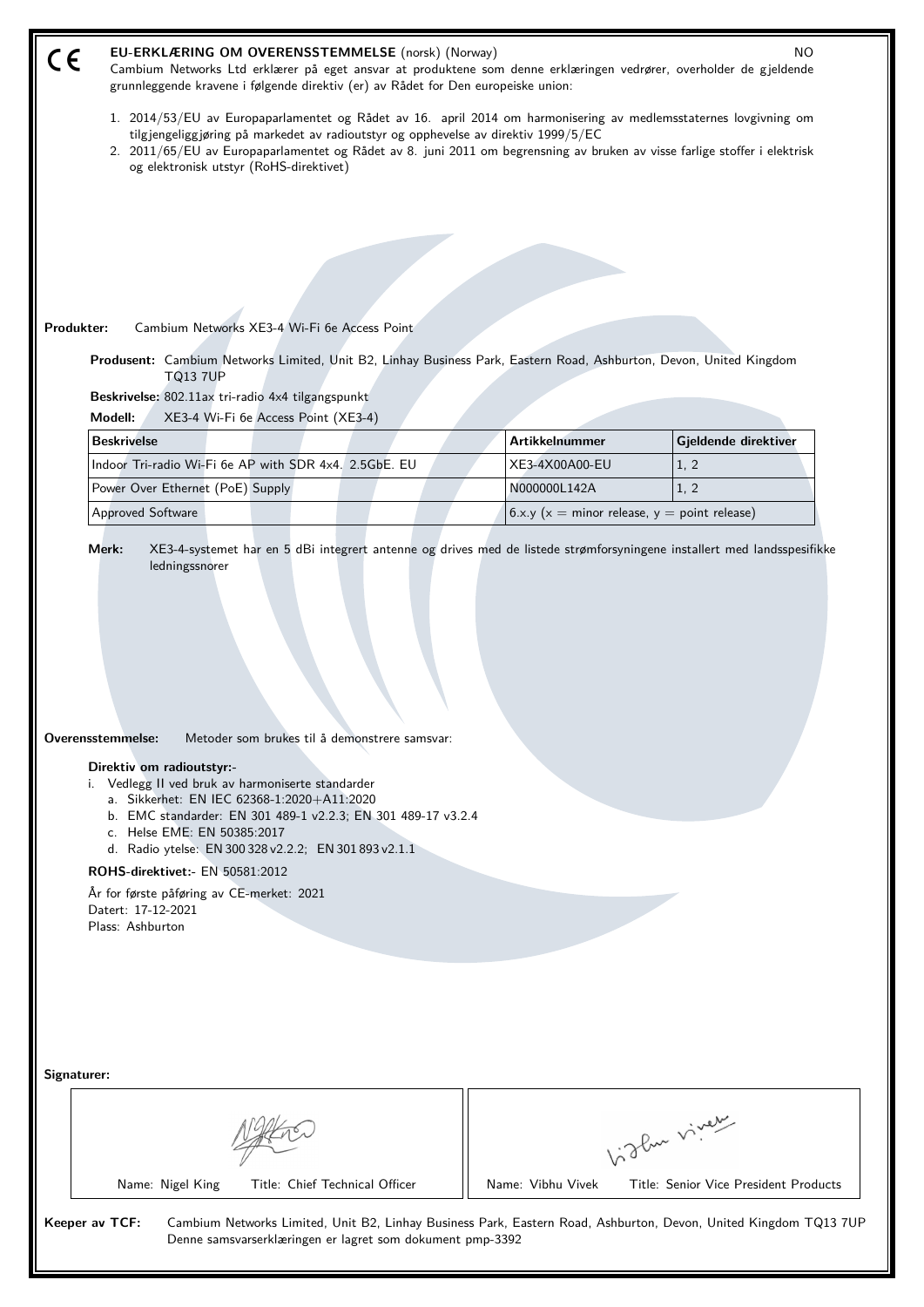| CE                                                                                                                                                                                                                                                                                                                                                                                                                                                                                                        | DEKLARACJA ZGODNOŚCI UE (Polskie) (Poland)<br>PL<br>Cambium Networks Ltd oświadcza na swoją wyłączną odpowiedzialność, że produkty, do których odnosi się niniejsza deklaracja,<br>są zgodne z mającymi zastosowanie zasadniczymi wymogami następującej dyrektywy Rady (ów) Rada Unii Europejskiej:                                                                                                                                               |                   |                                                |  |
|-----------------------------------------------------------------------------------------------------------------------------------------------------------------------------------------------------------------------------------------------------------------------------------------------------------------------------------------------------------------------------------------------------------------------------------------------------------------------------------------------------------|---------------------------------------------------------------------------------------------------------------------------------------------------------------------------------------------------------------------------------------------------------------------------------------------------------------------------------------------------------------------------------------------------------------------------------------------------|-------------------|------------------------------------------------|--|
|                                                                                                                                                                                                                                                                                                                                                                                                                                                                                                           | 1. 2014/53/EU Parlamentu Europejskiego i Rady z dnia 16 kwietnia 2014 r. w sprawie harmonizacji ustawodawstw Państw<br>Członkowskich odnoszących się do udostępniania na rynku urządzeń radiowych i uchylająca dyrektywę 1999/5/EC<br>2. 2011/65/EU Parlamentu Europejskiego i Rady z dnia 8 czerwca 2011 r. w sprawie ograniczenia stosowania niektórych<br>niebezpiecznych substancji w sprzęcie elektrycznym i elektronicznym (dyrektywa RoHS) |                   |                                                |  |
|                                                                                                                                                                                                                                                                                                                                                                                                                                                                                                           |                                                                                                                                                                                                                                                                                                                                                                                                                                                   |                   |                                                |  |
|                                                                                                                                                                                                                                                                                                                                                                                                                                                                                                           |                                                                                                                                                                                                                                                                                                                                                                                                                                                   |                   |                                                |  |
|                                                                                                                                                                                                                                                                                                                                                                                                                                                                                                           |                                                                                                                                                                                                                                                                                                                                                                                                                                                   |                   |                                                |  |
|                                                                                                                                                                                                                                                                                                                                                                                                                                                                                                           | Cambium Networks XE3-4 Wi-Fi 6e Access Point<br>Produkty:                                                                                                                                                                                                                                                                                                                                                                                         |                   |                                                |  |
|                                                                                                                                                                                                                                                                                                                                                                                                                                                                                                           | Producent: Cambium Networks Limited, Unit B2, Linhay Business Park, Eastern Road, Ashburton, Devon, United Kingdom TQ13                                                                                                                                                                                                                                                                                                                           |                   |                                                |  |
|                                                                                                                                                                                                                                                                                                                                                                                                                                                                                                           | 7UP<br>Opis:<br>Punkt dostępowy tri-radio 4x4 802.11ax                                                                                                                                                                                                                                                                                                                                                                                            |                   |                                                |  |
|                                                                                                                                                                                                                                                                                                                                                                                                                                                                                                           | Model:<br>XE3-4 Wi-Fi 6e Access Point (XE3-4)                                                                                                                                                                                                                                                                                                                                                                                                     |                   |                                                |  |
|                                                                                                                                                                                                                                                                                                                                                                                                                                                                                                           | Opis                                                                                                                                                                                                                                                                                                                                                                                                                                              | Numer części      | Odpowiednie<br>dyrektywy                       |  |
|                                                                                                                                                                                                                                                                                                                                                                                                                                                                                                           | Indoor Tri-radio Wi-Fi 6e AP with SDR 4x4. 2.5GbE. EU                                                                                                                                                                                                                                                                                                                                                                                             | XE3-4X00A00-EU    | 1, 2                                           |  |
|                                                                                                                                                                                                                                                                                                                                                                                                                                                                                                           | Power Over Ethernet (PoE) Supply                                                                                                                                                                                                                                                                                                                                                                                                                  | N000000L142A      | 1, 2                                           |  |
|                                                                                                                                                                                                                                                                                                                                                                                                                                                                                                           | <b>Approved Software</b>                                                                                                                                                                                                                                                                                                                                                                                                                          |                   | $6.x.y (x = minor release, y = point release)$ |  |
| Zgodność:<br>Metody stosowane do wykazania zgodności:<br>Dyrektywa w sprawie urządzeń radiowych:-<br>i. Załącznik II wykorzystujący zharmonizowane normy<br>a. Bezpieczeństwo: EN IEC 62368-1:2020+A11:2020<br>b. Standardy EMC: EN 301 489-1 v2.2.3; EN 301 489-17 v3.2.4<br>c. Zdrowie EME: EN 50385:2017<br>d. Wydajność radiowa: EN 300 328 v2.2.2; EN 301 893 v2.1.1<br>Dyrektywa ROHS:- EN 50581:2012<br>Rok pierwszego zgłoszenia znaku CE: 2021<br>Przestarzały: 17-12-2021<br>Miejsce: Ashburton |                                                                                                                                                                                                                                                                                                                                                                                                                                                   |                   |                                                |  |
| Podpisy:                                                                                                                                                                                                                                                                                                                                                                                                                                                                                                  |                                                                                                                                                                                                                                                                                                                                                                                                                                                   |                   |                                                |  |
|                                                                                                                                                                                                                                                                                                                                                                                                                                                                                                           |                                                                                                                                                                                                                                                                                                                                                                                                                                                   |                   | Light virey                                    |  |
|                                                                                                                                                                                                                                                                                                                                                                                                                                                                                                           | Title: Chief Technical Officer<br>Name: Nigel King                                                                                                                                                                                                                                                                                                                                                                                                | Name: Vibhu Vivek | Title: Senior Vice President Products          |  |
| <b>Opiekun TCF:</b><br>Cambium Networks Limited, Unit B2, Linhay Business Park, Eastern Road, Ashburton, Devon, United Kingdom TQ13 7UP<br>Niniejsza Deklaracja zgodności jest przechowywana jako dokument pmp-3392                                                                                                                                                                                                                                                                                       |                                                                                                                                                                                                                                                                                                                                                                                                                                                   |                   |                                                |  |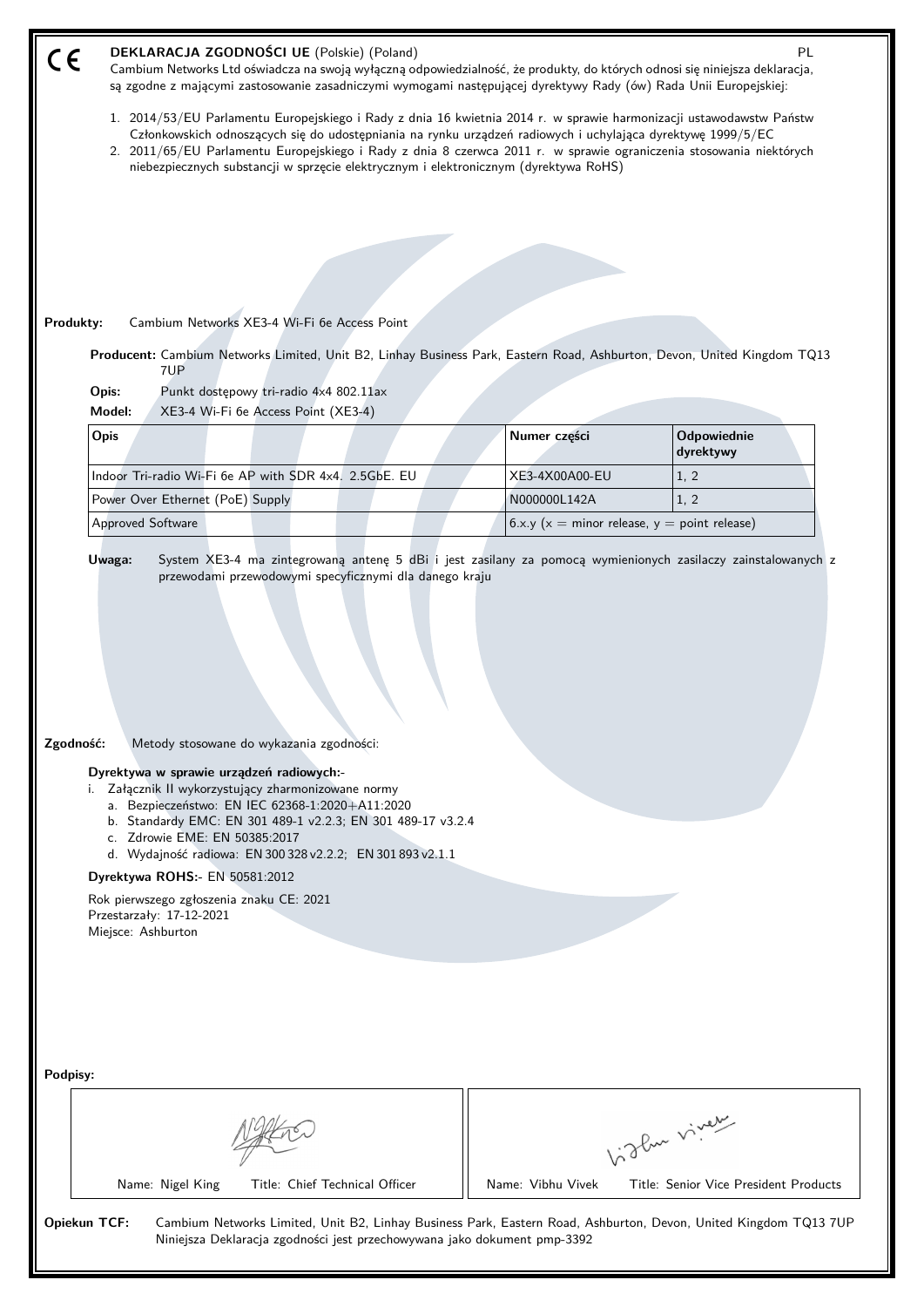| DECLARAÇÃO DE CONFORMIDADE DA UE (Português) (Portugal)<br>$C \in$<br><b>PT</b><br>Cambium Networks Ltd declara, sob a sua única e inteira responsabilidade, que os produtos a que esta declaração se refere estão<br>em conformidade com os requisitos essenciais aplicáveis da (s) seguinte (s) Directiva (s) do Conselho da União Européia:                                                                                                                                                 |                                                |                                       |  |  |  |
|------------------------------------------------------------------------------------------------------------------------------------------------------------------------------------------------------------------------------------------------------------------------------------------------------------------------------------------------------------------------------------------------------------------------------------------------------------------------------------------------|------------------------------------------------|---------------------------------------|--|--|--|
| 1. 2014/53/EU do Parlamento Europeu e do Conselho, de 16 de abril de 2014, relativa à harmonização das legislações dos<br>Estados-Membros respeitantes à disponibilização no mercado de equipamentos de rádio e que revoga a Diretiva 1999/5/EC<br>2. 2011/65/EU do Parlamento Europeu e do Conselho, de 8 de junho de 2011, relativa à restrição do uso de determinadas<br>substâncias perigosas em equipamentos elétricos e eletrónicos (Diretiva RSP)                                       |                                                |                                       |  |  |  |
|                                                                                                                                                                                                                                                                                                                                                                                                                                                                                                |                                                |                                       |  |  |  |
|                                                                                                                                                                                                                                                                                                                                                                                                                                                                                                |                                                |                                       |  |  |  |
|                                                                                                                                                                                                                                                                                                                                                                                                                                                                                                |                                                |                                       |  |  |  |
|                                                                                                                                                                                                                                                                                                                                                                                                                                                                                                |                                                |                                       |  |  |  |
| Cambium Networks XE3-4 Wi-Fi 6e Access Point<br>Produtos:                                                                                                                                                                                                                                                                                                                                                                                                                                      |                                                |                                       |  |  |  |
| Fabricante: Cambium Networks Limited, Unit B2, Linhay Business Park, Eastern Road, Ashburton, Devon, United Kingdom TQ13<br>7UP                                                                                                                                                                                                                                                                                                                                                                |                                                |                                       |  |  |  |
| Descrição: Ponto de acesso 4x4 tri-rádio 802.11ax<br>XE3-4 Wi-Fi 6e Access Point (XE3-4)<br>Modelo:                                                                                                                                                                                                                                                                                                                                                                                            |                                                |                                       |  |  |  |
| Descrição                                                                                                                                                                                                                                                                                                                                                                                                                                                                                      | Números de peça                                | <b>Diretrizes Aplicáveis</b>          |  |  |  |
| Indoor Tri-radio Wi-Fi 6e AP with SDR 4x4. 2.5GbE. EU                                                                                                                                                                                                                                                                                                                                                                                                                                          | XE3-4X00A00-EU                                 | 1, 2                                  |  |  |  |
| Power Over Ethernet (PoE) Supply                                                                                                                                                                                                                                                                                                                                                                                                                                                               | N000000L142A                                   | 1, 2                                  |  |  |  |
| Approved Software                                                                                                                                                                                                                                                                                                                                                                                                                                                                              | $6.x.y (x = minor release, y = point release)$ |                                       |  |  |  |
| Conformidade:<br>Métodos usados para demonstrar conformidade:<br>Diretiva de equipamentos de rádio:-<br>i. Anexo II, utilizando normas harmonizadas<br>a. Segurança: EN IEC 62368-1:2020+A11:2020<br>b. Padrões EMC: EN 301 489-1 v2.2.3; EN 301 489-17 v3.2.4<br>c. Saúde EME: EN 50385:2017<br>d. Desempenho de rádio: EN 300 328 v2.2.2; EN 301 893 v2.1.1<br><b>Diretriz ROHS:- EN 50581:2012</b><br>Ano da primeira aplicação da marca CE: 2021<br>Datado: 17-12-2021<br>Lugar: Ashburton |                                                |                                       |  |  |  |
| Assinaturas:                                                                                                                                                                                                                                                                                                                                                                                                                                                                                   |                                                |                                       |  |  |  |
|                                                                                                                                                                                                                                                                                                                                                                                                                                                                                                |                                                | Vidlen viner                          |  |  |  |
| Name: Nigel King<br>Title: Chief Technical Officer                                                                                                                                                                                                                                                                                                                                                                                                                                             | Name: Vibhu Vivek                              | Title: Senior Vice President Products |  |  |  |
| Guardião do TCF:<br>Cambium Networks Limited, Unit B2, Linhay Business Park, Eastern Road, Ashburton, Devon, United Kingdom TQ13 7UP<br>Esta Declaração de Conformidade é armazenada como documento pmp-3392                                                                                                                                                                                                                                                                                   |                                                |                                       |  |  |  |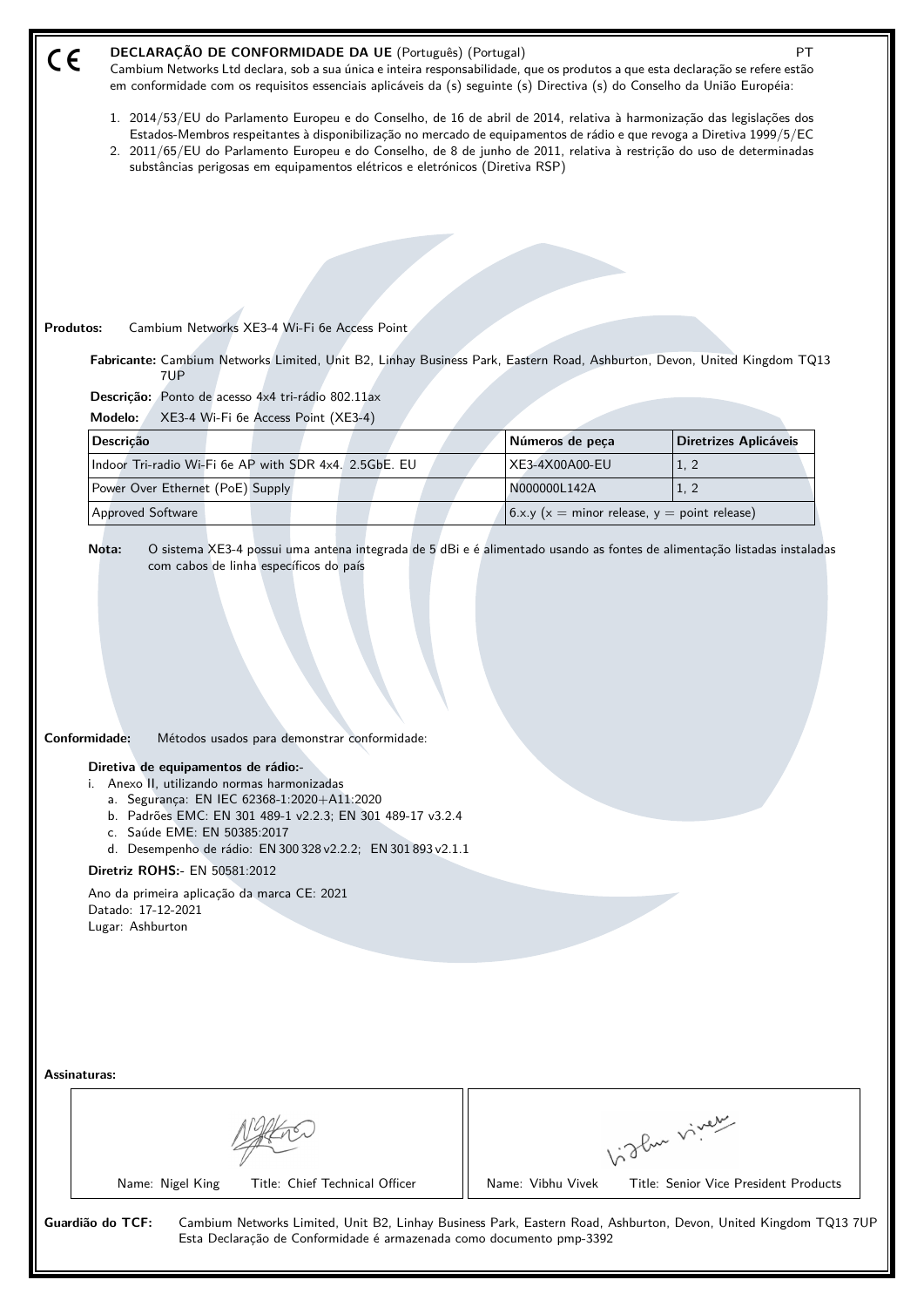| DECLARAȚIA DE CONFORMITATE A UE (Română) (Romania)<br>RO.<br>$\epsilon$<br>Cambium Networks Ltd declară pe răspunderea sa exclusivă că produsele la care se referă această declarație sunt conforme cu<br>cerințele esențiale aplicabile din următoarea directivă (directive) a Consiliul Uniunii Europene:                                                                                                                                                                                             |                                                                                                                                                                                                                                                                                                                                                                                   |                                       |  |  |
|---------------------------------------------------------------------------------------------------------------------------------------------------------------------------------------------------------------------------------------------------------------------------------------------------------------------------------------------------------------------------------------------------------------------------------------------------------------------------------------------------------|-----------------------------------------------------------------------------------------------------------------------------------------------------------------------------------------------------------------------------------------------------------------------------------------------------------------------------------------------------------------------------------|---------------------------------------|--|--|
| periculoase în echipamentele electrice și electronice (Directiva RoHS)                                                                                                                                                                                                                                                                                                                                                                                                                                  | 1. 2014/53/EU al Parlamentului European și al Consiliului din 16 aprilie 2014 privind armonizarea legislațiilor statelor membre<br>referitoare la punerea la dispoziție pe piață a echipamentelor radio și de abrogare a Directivei 1999/5/EC<br>2. 2011/65/EU al Parlamentului European și al Consiliului din 8 iunie 2011 privind restricționarea utilizării anumitor substanțe |                                       |  |  |
|                                                                                                                                                                                                                                                                                                                                                                                                                                                                                                         |                                                                                                                                                                                                                                                                                                                                                                                   |                                       |  |  |
|                                                                                                                                                                                                                                                                                                                                                                                                                                                                                                         |                                                                                                                                                                                                                                                                                                                                                                                   |                                       |  |  |
|                                                                                                                                                                                                                                                                                                                                                                                                                                                                                                         |                                                                                                                                                                                                                                                                                                                                                                                   |                                       |  |  |
|                                                                                                                                                                                                                                                                                                                                                                                                                                                                                                         |                                                                                                                                                                                                                                                                                                                                                                                   |                                       |  |  |
| Produse:<br>Cambium Networks XE3-4 Wi-Fi 6e Access Point                                                                                                                                                                                                                                                                                                                                                                                                                                                |                                                                                                                                                                                                                                                                                                                                                                                   |                                       |  |  |
| Producător: Cambium Networks Limited, Unit B2, Linhay Business Park, Eastern Road, Ashburton, Devon, United Kingdom<br><b>TQ13 7UP</b>                                                                                                                                                                                                                                                                                                                                                                  |                                                                                                                                                                                                                                                                                                                                                                                   |                                       |  |  |
| Descriere:<br>802.11ax tri-radio 4x4 punct de acces                                                                                                                                                                                                                                                                                                                                                                                                                                                     |                                                                                                                                                                                                                                                                                                                                                                                   |                                       |  |  |
| Model:<br>XE3-4 Wi-Fi 6e Access Point (XE3-4)                                                                                                                                                                                                                                                                                                                                                                                                                                                           |                                                                                                                                                                                                                                                                                                                                                                                   |                                       |  |  |
| <b>Descriere</b>                                                                                                                                                                                                                                                                                                                                                                                                                                                                                        | Numere de numere                                                                                                                                                                                                                                                                                                                                                                  | Directivele aplicabile                |  |  |
| Indoor Tri-radio Wi-Fi 6e AP with SDR 4x4. 2.5GbE. EU<br>Power Over Ethernet (PoE) Supply                                                                                                                                                                                                                                                                                                                                                                                                               | XE3-4X00A00-EU<br>N000000L142A                                                                                                                                                                                                                                                                                                                                                    | 1, 2<br>1, 2                          |  |  |
| Approved Software                                                                                                                                                                                                                                                                                                                                                                                                                                                                                       | 6.x.y ( $x =$ minor release, $y =$ point release)                                                                                                                                                                                                                                                                                                                                 |                                       |  |  |
| Contormitate:<br>Metode utilizate pentru demonstrarea conformității:<br>Directiva privind echipamentele radio:-<br>i. Anexa II, utilizând standarde armonizate<br>a. Siguranță: EN IEC 62368-1:2020+A11:2020<br>b. Standardele EMC: EN 301 489-1 v2.2.3; EN 301 489-17 v3.2.4<br>c. Sănătate EME: EN 50385:2017<br>d. Performanță radio: EN 300 328 v2.2.2; EN 301 893 v2.1.1<br><b>Directiva ROHS:- EN 50581:2012</b><br>Anul primei aplicări a mărcii CE: 2021<br>Datat: 17-12-2021<br>Loc: Ashburton |                                                                                                                                                                                                                                                                                                                                                                                   |                                       |  |  |
| Semnături:                                                                                                                                                                                                                                                                                                                                                                                                                                                                                              |                                                                                                                                                                                                                                                                                                                                                                                   |                                       |  |  |
| biglan viney                                                                                                                                                                                                                                                                                                                                                                                                                                                                                            |                                                                                                                                                                                                                                                                                                                                                                                   |                                       |  |  |
| Title: Chief Technical Officer<br>Name: Nigel King                                                                                                                                                                                                                                                                                                                                                                                                                                                      | Name: Vibhu Vivek                                                                                                                                                                                                                                                                                                                                                                 | Title: Senior Vice President Products |  |  |
| <b>Administrator al TCF:</b><br>Cambium Networks Limited, Unit B2, Linhay Business Park, Eastern Road, Ashburton, Devon, United Kingdom TQ13<br>7UP<br>Această Declarație de Conformitate este stocată ca document pmp-3392                                                                                                                                                                                                                                                                             |                                                                                                                                                                                                                                                                                                                                                                                   |                                       |  |  |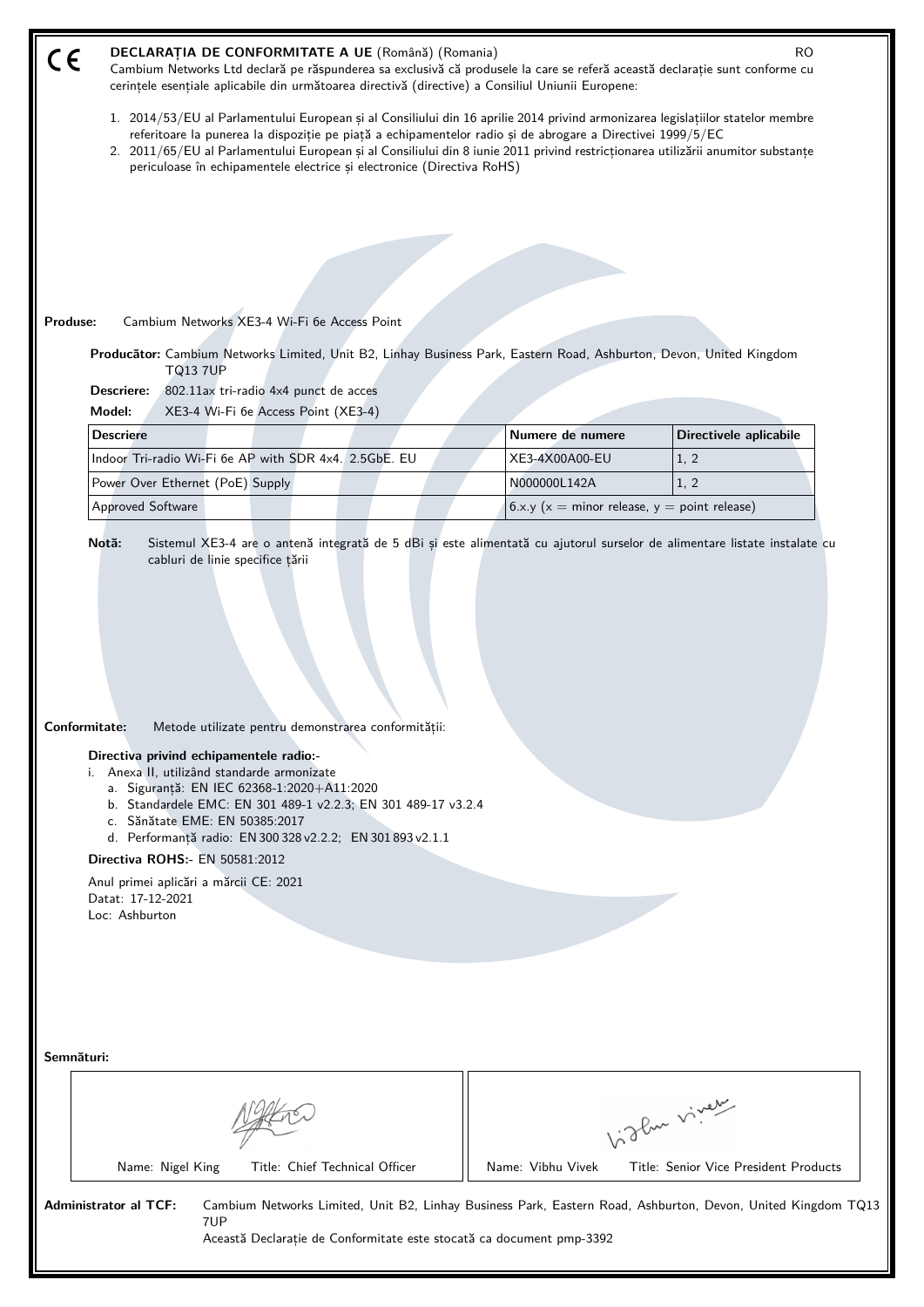| EÚ VYHLÁSENIE O ZHODE (slovensky) (Slovakia)<br>SK<br>$\zeta \in$<br>Cambium Networks Ltd vyhlasuje na svoju vlastnú zodpovednosť, že výrobky, na ktoré sa vzťahuje toto vyhlásenie, sú v súlade<br>s platnými základnými požiadavkami nasledujúcej smernice (-ov) Rady Európskej únie:                                                                                                                                                                              |                                                                                                                                                                                                                                                                                                                                                         |                                       |  |  |
|----------------------------------------------------------------------------------------------------------------------------------------------------------------------------------------------------------------------------------------------------------------------------------------------------------------------------------------------------------------------------------------------------------------------------------------------------------------------|---------------------------------------------------------------------------------------------------------------------------------------------------------------------------------------------------------------------------------------------------------------------------------------------------------------------------------------------------------|---------------------------------------|--|--|
| elektrických a elektronických zariadeniach (smernica o ONL)                                                                                                                                                                                                                                                                                                                                                                                                          | 1. 2014/53/EU Európskeho parlamentu a Rady zo 16. apríla 2014 o zosúladení právnych predpisov členských štátov týkajúcich<br>sa sprístupnenia rádiových zariadení na trhu a o zrušení smernice Európskeho parlamentu a Rady 1999/5/EC<br>2. 2011/65/EU Európskeho parlamentu a Rady z 8. júna 2011 o obmedzení používania určitých nebezpečných látok v |                                       |  |  |
|                                                                                                                                                                                                                                                                                                                                                                                                                                                                      |                                                                                                                                                                                                                                                                                                                                                         |                                       |  |  |
|                                                                                                                                                                                                                                                                                                                                                                                                                                                                      |                                                                                                                                                                                                                                                                                                                                                         |                                       |  |  |
|                                                                                                                                                                                                                                                                                                                                                                                                                                                                      |                                                                                                                                                                                                                                                                                                                                                         |                                       |  |  |
|                                                                                                                                                                                                                                                                                                                                                                                                                                                                      |                                                                                                                                                                                                                                                                                                                                                         |                                       |  |  |
| Produkty:<br>Cambium Networks XE3-4 Wi-Fi 6e Access Point                                                                                                                                                                                                                                                                                                                                                                                                            |                                                                                                                                                                                                                                                                                                                                                         |                                       |  |  |
| Výrobca: Cambium Networks Limited, Unit B2, Linhay Business Park, Eastern Road, Ashburton, Devon, United Kingdom TQ13<br>7UP                                                                                                                                                                                                                                                                                                                                         |                                                                                                                                                                                                                                                                                                                                                         |                                       |  |  |
| Prístupový bod 802.11ax tri-radio 4x4<br>Popis:<br>Model:                                                                                                                                                                                                                                                                                                                                                                                                            |                                                                                                                                                                                                                                                                                                                                                         |                                       |  |  |
| XE3-4 Wi-Fi 6e Access Point (XE3-4)<br><b>Popis</b>                                                                                                                                                                                                                                                                                                                                                                                                                  | Čísla častí                                                                                                                                                                                                                                                                                                                                             | Uplatniteľné smernice                 |  |  |
| Indoor Tri-radio Wi-Fi 6e AP with SDR 4x4. 2.5GbE. EU                                                                                                                                                                                                                                                                                                                                                                                                                | XE3-4X00A00-EU                                                                                                                                                                                                                                                                                                                                          | 1, 2                                  |  |  |
| Power Over Ethernet (PoE) Supply                                                                                                                                                                                                                                                                                                                                                                                                                                     | N000000L142A                                                                                                                                                                                                                                                                                                                                            | 1, 2                                  |  |  |
| Approved Software                                                                                                                                                                                                                                                                                                                                                                                                                                                    | 6.x.y ( $x =$ minor release, $y =$ point release)                                                                                                                                                                                                                                                                                                       |                                       |  |  |
| Zhoda:<br>Metódy používané na preukázanie zhody:<br>Smernica o rádiovom zariadení:-<br>i. V prílohe II s použitím harmonizovaných noriem<br>a. bezpečnosť: EN IEC 62368-1:2020+A11:2020<br>b. Normy EMC: EN 301 489-1 v2.2.3; EN 301 489-17 v3.2.4<br>c. Zdravie EME: EN 50385:2017<br>d. Rádiový výkon: EN 300 328 v2.2.2; EN 301 893 v2.1.1<br>Smernica ROHS:- EN 50581:2012<br>Rok prvého uplatnenia značky CE: 2021<br>Datovaný: 17-12-2021<br>Miesto: Ashburton |                                                                                                                                                                                                                                                                                                                                                         |                                       |  |  |
| Podpisy:                                                                                                                                                                                                                                                                                                                                                                                                                                                             |                                                                                                                                                                                                                                                                                                                                                         |                                       |  |  |
|                                                                                                                                                                                                                                                                                                                                                                                                                                                                      |                                                                                                                                                                                                                                                                                                                                                         | higher viner                          |  |  |
| Name: Nigel King<br>Title: Chief Technical Officer                                                                                                                                                                                                                                                                                                                                                                                                                   | Name: Vibhu Vivek                                                                                                                                                                                                                                                                                                                                       | Title: Senior Vice President Products |  |  |
| Strážca TCF:<br>Cambium Networks Limited, Unit B2, Linhay Business Park, Eastern Road, Ashburton, Devon, United Kingdom TQ13 7UP<br>Toto vyhlásenie o zhode sa ukladá ako dokument pmp-3392                                                                                                                                                                                                                                                                          |                                                                                                                                                                                                                                                                                                                                                         |                                       |  |  |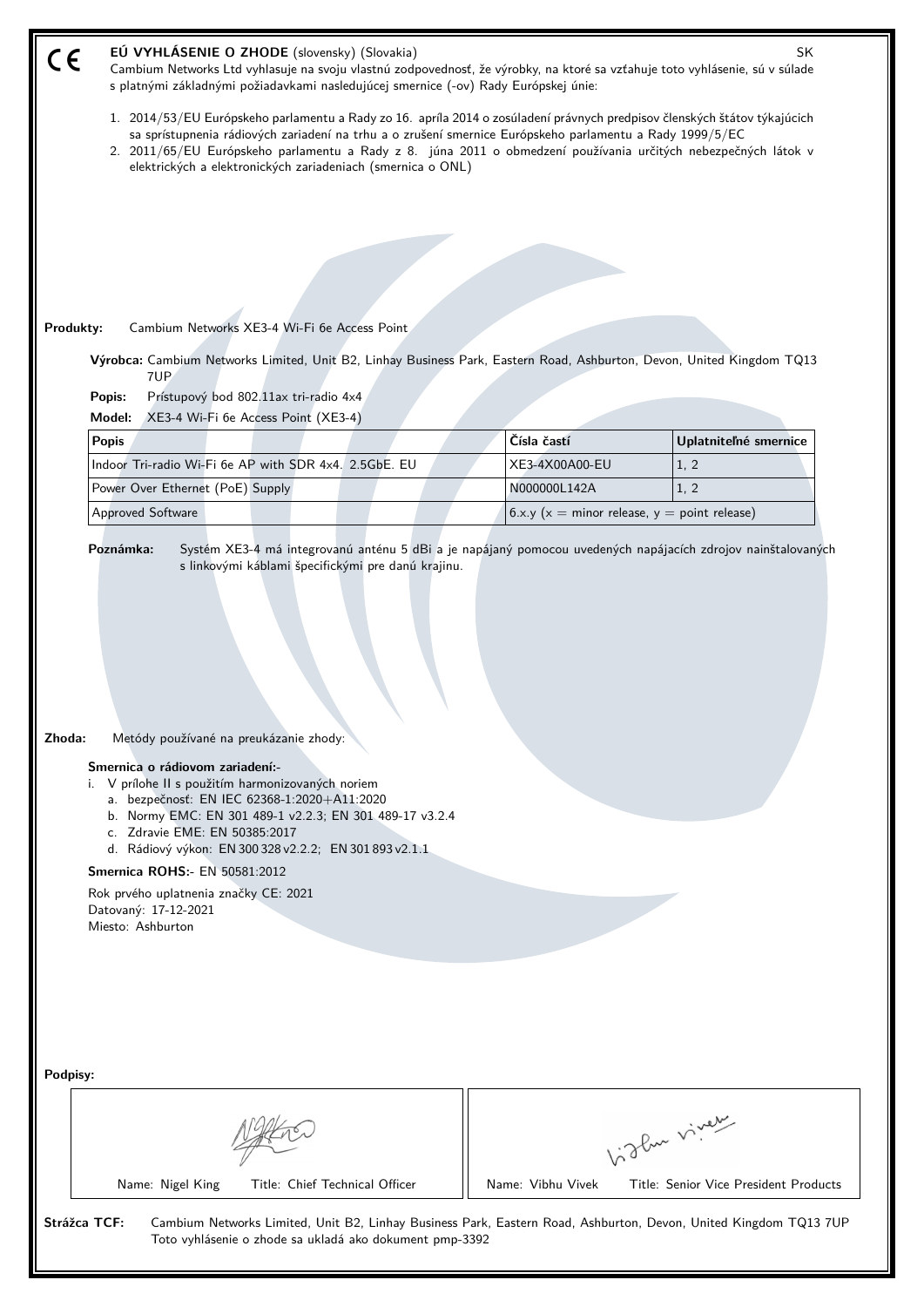| EÚ VYHLÁSENIE O ZHODE (Slovenščina) (Slovenia)<br>SI<br>CE<br>Cambium Networks Ltd s svojo izključno odgovornostjo izjavlja, da so proizvodi, na katere se nanaša ta izjava, v skladu z<br>veljavnimi bistvenimi zahtevami naslednje direktive (direktiv) Svet Evropske unije:                                                                                                                                                                                             |                                                                                                                                                                                                                                                                                                           |                                       |  |  |
|----------------------------------------------------------------------------------------------------------------------------------------------------------------------------------------------------------------------------------------------------------------------------------------------------------------------------------------------------------------------------------------------------------------------------------------------------------------------------|-----------------------------------------------------------------------------------------------------------------------------------------------------------------------------------------------------------------------------------------------------------------------------------------------------------|---------------------------------------|--|--|
|                                                                                                                                                                                                                                                                                                                                                                                                                                                                            | 1. 2014/53/EU Evropskega parlamenta in Sveta z dne 16. aprila 2014 o usklajevanju zakonodaje držav članic o dajanju<br>radijske opreme na trg in o razveljavitvi Direktive 1999/5/EC<br>2. 2011/65/EU Evropskega parlamenta in Sveta z dne 8. junija 2011 o omejevanju uporabe nekaterih nevarnih snovi v |                                       |  |  |
| električni in elektronski opremi (direktiva RoHS)<br>Izdelki:<br>Cambium Networks XE3-4 Wi-Fi 6e Access Point<br>Proizvajalec: Cambium Networks Limited, Unit B2, Linhay Business Park, Eastern Road, Ashburton, Devon, United Kingdom<br><b>TQ13 7UP</b><br>Opis:<br>802.11ax triradio 4x4 dostopna točka<br>Model:<br>XE3-4 Wi-Fi 6e Access Point (XE3-4)<br>Opis                                                                                                        | Številke delov                                                                                                                                                                                                                                                                                            | Veljavne direktive                    |  |  |
| Indoor Tri-radio Wi-Fi 6e AP with SDR 4x4. 2.5GbE. EU                                                                                                                                                                                                                                                                                                                                                                                                                      | XE3-4X00A00-EU                                                                                                                                                                                                                                                                                            | 1, 2                                  |  |  |
| Power Over Ethernet (PoE) Supply                                                                                                                                                                                                                                                                                                                                                                                                                                           | N000000L142A                                                                                                                                                                                                                                                                                              | 1, 2                                  |  |  |
| Approved Software                                                                                                                                                                                                                                                                                                                                                                                                                                                          | 6.x.y ( $x =$ minor release, $y =$ point release)                                                                                                                                                                                                                                                         |                                       |  |  |
| Skladnost:<br>Metode, uporabljene za dokazovanje skladnosti:<br>Direktiva o radijski opremi:-<br>i. Priloga II z uporabo usklajenih standardov<br>a. Varnost: EN IEC 62368-1:2020+A11:2020<br>b. EMC standardi: EN 301 489-1 v2.2.3; EN 301 489-17 v3.2.4<br>c. Zdravje EME: EN 50385:2017<br>d. Radijska zmogljivost: EN 300 328 v2.2.2; EN 301 893 v2.1.1<br>ROHS direktiva:- EN 50581:2012<br>Leto prve prijave oznake CE: 2021<br>Dated: 17-12-2021<br>Kraj: Ashburton |                                                                                                                                                                                                                                                                                                           |                                       |  |  |
| Podpisi:                                                                                                                                                                                                                                                                                                                                                                                                                                                                   |                                                                                                                                                                                                                                                                                                           |                                       |  |  |
|                                                                                                                                                                                                                                                                                                                                                                                                                                                                            |                                                                                                                                                                                                                                                                                                           | Like viney                            |  |  |
| Name: Nigel King<br>Title: Chief Technical Officer                                                                                                                                                                                                                                                                                                                                                                                                                         | Name: Vibhu Vivek                                                                                                                                                                                                                                                                                         | Title: Senior Vice President Products |  |  |
| <b>Skrbnik TCF:</b><br>Cambium Networks Limited, Unit B2, Linhay Business Park, Eastern Road, Ashburton, Devon, United Kingdom TQ13 7UP<br>Ta izjava o skladnosti je shranjena kot dokument pmp-3392                                                                                                                                                                                                                                                                       |                                                                                                                                                                                                                                                                                                           |                                       |  |  |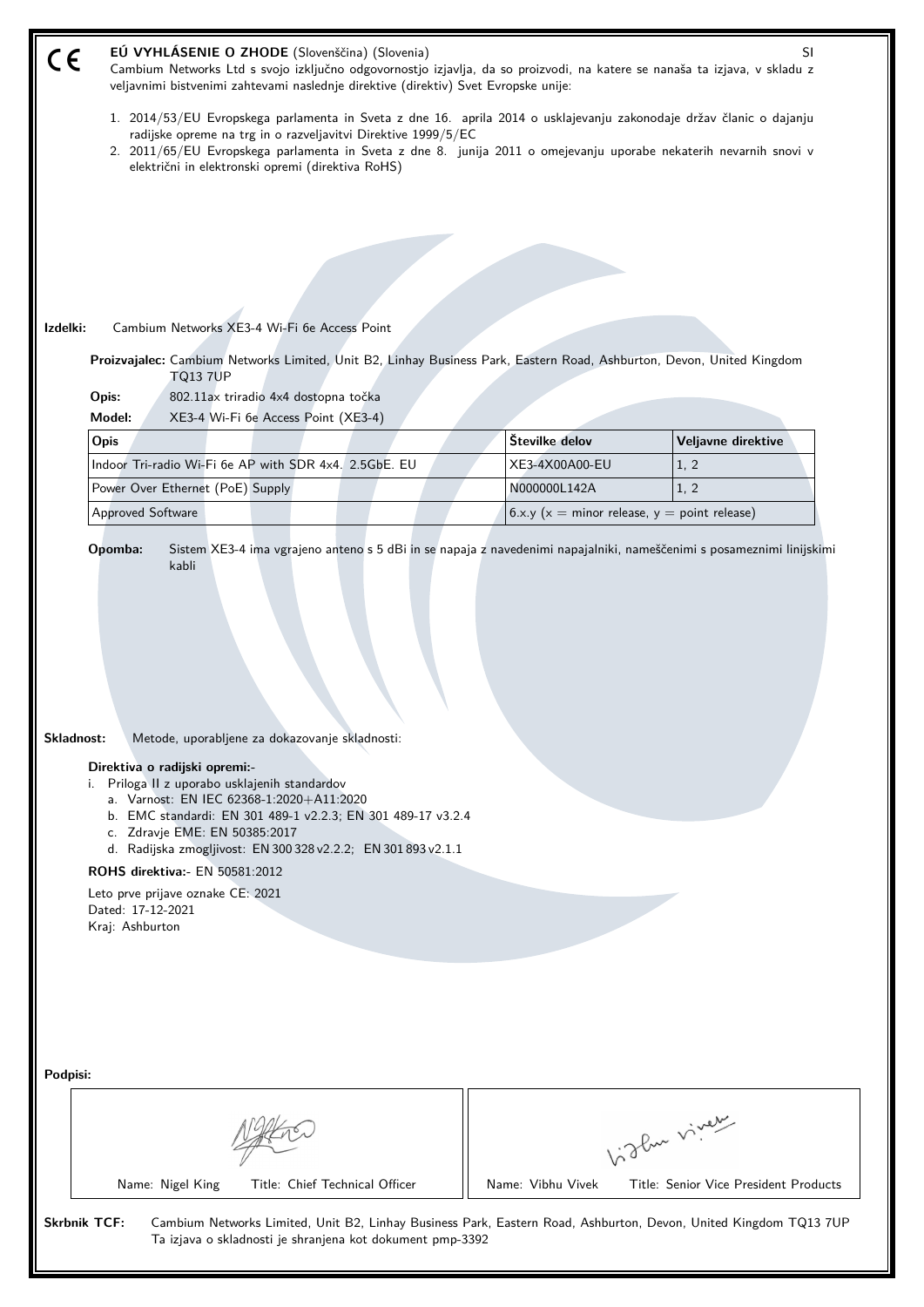| DECLARACIÓN DE CONFORMIDAD DE LA UE (española) (Spain)<br><b>ES</b><br>$C \in$<br>Cambium Networks Ltd declara bajo su exclusiva responsabilidad que los productos a los que se refiere la presente declaración<br>se ajustan a los requisitos esenciales aplicables de la (s) siguiente (s) Directiva (s) del Consejo de la Unión Europea:                                                                     |                                                                                                                                                                                       |                   |                                                                                                                  |  |
|-----------------------------------------------------------------------------------------------------------------------------------------------------------------------------------------------------------------------------------------------------------------------------------------------------------------------------------------------------------------------------------------------------------------|---------------------------------------------------------------------------------------------------------------------------------------------------------------------------------------|-------------------|------------------------------------------------------------------------------------------------------------------|--|
| 1. 2014/53/EU del Parlamento Europeo y del Consejo, de 16 de abril de 2014, sobre la armonización de las legislaciones de<br>los Estados miembros sobre la puesta a disposición en el mercado de los equipos de radiocomunicaciones y por la que se<br>deroga la Directiva 1999/5/EC<br>2. 2011/65/EU del Parlamento Europeo y del Consejo, de 8 de junio de 2011, sobre la restricción del uso de determinadas |                                                                                                                                                                                       |                   |                                                                                                                  |  |
|                                                                                                                                                                                                                                                                                                                                                                                                                 | sustancias peligrosas en aparatos eléctricos y electrónicos (Directiva RoHS)                                                                                                          |                   |                                                                                                                  |  |
|                                                                                                                                                                                                                                                                                                                                                                                                                 |                                                                                                                                                                                       |                   |                                                                                                                  |  |
|                                                                                                                                                                                                                                                                                                                                                                                                                 |                                                                                                                                                                                       |                   |                                                                                                                  |  |
|                                                                                                                                                                                                                                                                                                                                                                                                                 |                                                                                                                                                                                       |                   |                                                                                                                  |  |
| Cambium Networks XE3-4 Wi-Fi 6e Access Point<br>Productos:                                                                                                                                                                                                                                                                                                                                                      |                                                                                                                                                                                       |                   |                                                                                                                  |  |
|                                                                                                                                                                                                                                                                                                                                                                                                                 |                                                                                                                                                                                       |                   |                                                                                                                  |  |
| Fabricante: Cambium Networks Limited, Unit B2, Linhay Business Park, Eastern Road, Ashburton, Devon, United Kingdom<br><b>TQ13 7UP</b>                                                                                                                                                                                                                                                                          |                                                                                                                                                                                       |                   |                                                                                                                  |  |
| Descripción: Punto de acceso 802.11ax tri-radio 4x4<br>Modelo:<br>XE3-4 Wi-Fi 6e Access Point (XE3-4)                                                                                                                                                                                                                                                                                                           |                                                                                                                                                                                       |                   |                                                                                                                  |  |
| Descripción                                                                                                                                                                                                                                                                                                                                                                                                     |                                                                                                                                                                                       | Números de parte  | <b>Directivas aplicables</b>                                                                                     |  |
| Indoor Tri-radio Wi-Fi 6e AP with SDR 4x4. 2.5GbE. EU                                                                                                                                                                                                                                                                                                                                                           |                                                                                                                                                                                       | XE3-4X00A00-EU    | 1, 2                                                                                                             |  |
| Power Over Ethernet (PoE) Supply                                                                                                                                                                                                                                                                                                                                                                                |                                                                                                                                                                                       | N000000L142A      | 1, 2                                                                                                             |  |
| <b>Approved Software</b>                                                                                                                                                                                                                                                                                                                                                                                        |                                                                                                                                                                                       |                   | 6.x.y ( $x =$ minor release, $y =$ point release)                                                                |  |
| Conformidad:<br>Directiva de equipos de radio:-<br>i. Anexo II utilizando normas armonizadas<br>a. La seguridad: EN IEC 62368-1:2020+A11:2020<br>c. Salud: EN 50385:2017<br><b>Directiva ROHS:- EN 50581:2012</b><br>Año de la primera aplicación de la marca CE: 2021<br>Anticuado: 17-12-2021<br>Lugar: Ashburton                                                                                             | Métodos utilizados para demostrar la conformidad:<br>b. Estándares de EMC: EN 301 489-1 v2.2.3; EN 301 489-17 v3.2.4<br>d. Rendimiento de radio: EN 300 328 v2.2.2; EN 301 893 v2.1.1 |                   |                                                                                                                  |  |
| Firmas:                                                                                                                                                                                                                                                                                                                                                                                                         |                                                                                                                                                                                       |                   | birthe vivey                                                                                                     |  |
| Name: Nigel King                                                                                                                                                                                                                                                                                                                                                                                                | Title: Chief Technical Officer                                                                                                                                                        | Name: Vibhu Vivek | Title: Senior Vice President Products                                                                            |  |
| Guardián del TCF:                                                                                                                                                                                                                                                                                                                                                                                               | Esta Declaración de conformidad se almacena como documento pmp-3392                                                                                                                   |                   | Cambium Networks Limited, Unit B2, Linhay Business Park, Eastern Road, Ashburton, Devon, United Kingdom TQ13 7UF |  |